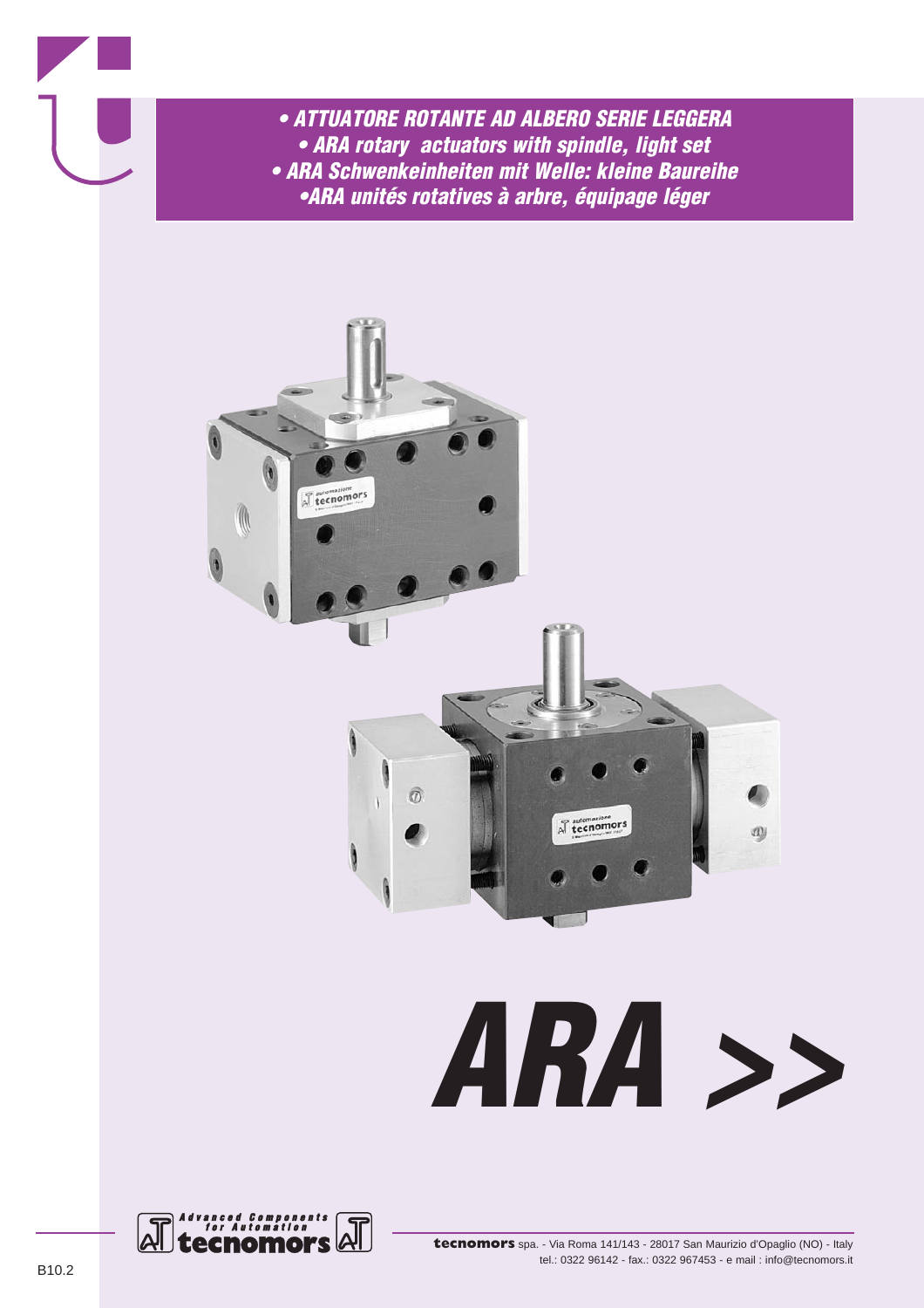Gli attuatori rotanti ad "albero" rappresentano, nella gamma tecnomors, una serie intermedia nella quale si può individuare la taglia di prodotto idonea alla applicazione prevista.

Questi modelli vengono proposti in una versione "non accessoriata", in quanto possono essere collocati in macchine, manipolatori o altro, dove gli stessi particolari adiacenti offrano il supporto per gli accessori dell'attuatore rotante. **I**

L'albero principale è supportato da cuscinetti radiali rigidi a sfere.

La rotazione è affidata ad un unico pistone con cremagliera riportata.

L'arresto della corsa viene realizzato tramite un kit opzionale costituito da: una leva d'acciaio, solidale con l'albero principale, che va a colpire due puntali filettati regolabili. Allo stesso modo la decelerazione è esterna, ed è affidata a due ammortizzatori oleodinamici.

E' sempre la stessa leva che fa l'arresto a colpire anche i deceleratori oleodinamici.

Il controllo della rotazione è disponibile come opzione solo, con sensori di prossimità induttivi montati con i puntali filettati esterni di arresto dell'attuatore, che rilevano direttamente la posizione dell'albero.

Gli attuatori di questa famiglia sono predisposti, di serie, per il funzionamento pneumatico.

Il corpo dell'attuatore rotante è in lega di alluminio con ossidazione anodica a durezza, l'albero rotante, e la cremagliera sono in acciaio UNI 39NiCrMo3, il pistone è in lega d'alluminio.

**GB**

Rotary actuators with "spindle" rapresent, into tecnomors set, an intermediary serie, in wich it is possible to find the suitable size.

These models are "without optionals", because they are installeted on the machine.

The principal spindle is supported on radial ball bearings.

Spindle rotation is assured by a pair of rack pistons.

The stop is made with an optional kit composted by a slever in steel up the principal spindle, that hits two threaded pushrods. It is always the same slever that makes the stop hited hydraulic decelerations.

It is possible to have as optional, with proximity sensors fixed with external grud screw (to stop the actuator) to detect spindle position.

These actuators have the predisposition for pneumatic working.

The actuator body is an hard-anodised aluminium alloy; the rotation spindle and the gear are in UNI 39 NiCrMo3 nitriding-hardened steel; the piston is inaluminium alloy.



Die Wellenschwenkeinheiten stellen innerhalb der Produktspanne von tecnomors eine mittlere Baureihe dar, in der man einer bestimmten Anwendung entsprechende Producktgrösse finden kann.

Diese Modelle werden als Version "ohne Zubehör" angeboten, da sie in Maschienen, Manipulatoren oder sonstigen Geräten verwendet werden können, wobei die angrenzenden Bauteile selbst die Befestigungsmöglichkeit für die Werkzeuge der Schwenkeinheiten bieten.

Die Hauptwelle ist auf steifen Radialkugellager gelagert.

Die Drehung erfolgt durch einen einzigen Kolben mit angesetzter Zahnstange.

Die Arretiarung des Hubs erfolgt durch einen als Zusatzausstattung erhälltlichen Baustz, der aus einem Stahlhebel besteht, der an der Haupwelle befestigt ist und auf zwei regelbare Gewinderdruckstangen stösst.

In gleicher Weise wird die Verzögerung von aussen bewirkt; sie erfolgt durch zwei hydraulische Stossdämpfer.

Die Kontrolle der Drehung ist nur als Zusatzausstattung erhältlich; sie erfolgt durch kontaktlose Sensoren, die mit den äusseren, der Arretierung der Schwenkeinheit dienenden Gewindeduckstangen montiert sind und die Position der Welle direkt feststellen. Die Schwenkeinheiten dieser Baureihe sind serienmässig für pneumatischen Betrieb vorgesehen.

Der Körper der Schwenkeinheit besteht aus durch anodische Oxydation gehärteter Aluminiumlegierung; Drehwelle und Zahnstangen aus nitriertem UNI 39NiCrMo3-Stahl und der Kolben aus einer Aluminiumlegierung.



Les unités rotatives à "arbre" représentent, dans la production tecnomors, une série intermédiaire dans laquelle on peut trouver les modèles les plus convenables.

Ces modèles sont dans une version "pas pourvu d'accessoires", parce que ils sont placés sur des machines.

L'arbre principal est supporté par paliers radiaux rigides à brilles.

La rotation se passe par un seul piston à crémaillère reportée.

L'arrête de la course est effectué par un équipage optional, qui comprend: un levier en acier, qui va toucher deux creux filettés et réglables, monté sur l'arbre principal. La décélération est extérieure et elle est assurée par deux amortisseurs hydrauliques. C'est la levier même qui, en frappand les décélérateurs hydrauliques provoque l'arrête de la course.

Le contrôle de la rotation est disponible comme option seulement avec des détecteurs inductifs de proximité montés avec les creux filettés extérieurs pour l'arrête de l'unité rotative, qui relevent directement la position de l'arbre.

Les unités rotatives de cette famille ont la prédisposition en série pour le fonctionnement pneumatique.

Le corps de l'unité rotative est en alliance d'alluminium avec ossidation anodique à dureté; l'arbre de rotation et la crémaillère sont en acier UNI 39 NiCrMo3, le piston est en alliance d'alluminium.

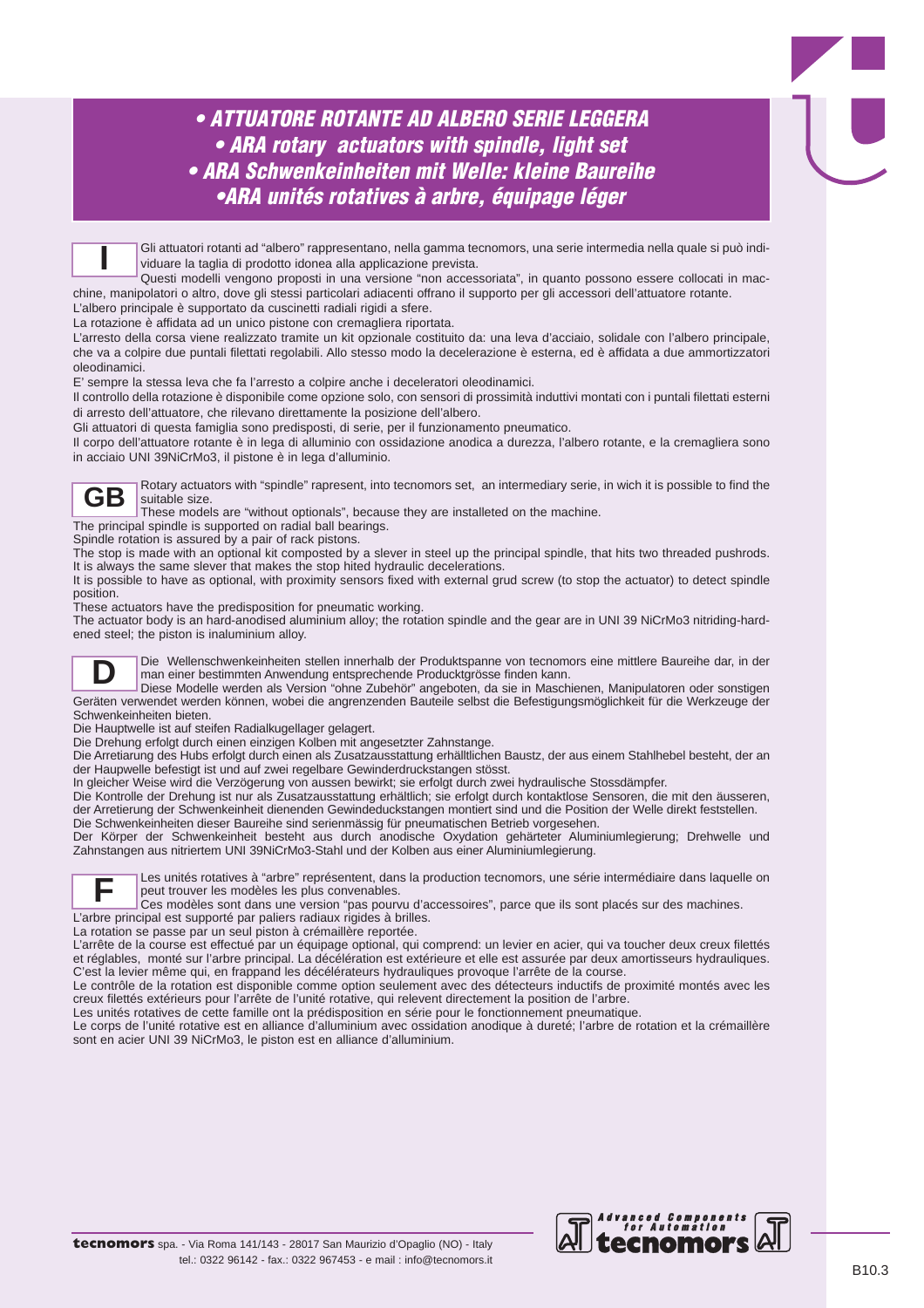

03) (06 08 **No. Description Matière Note 01** Corps **Corps Alliage d'aluminium** Oxydation à duretè **02** Arbre Acier chromo-molybdène **03** Piston **Acier chromo-molybdène**<br>**04** Culot antérieur **Alliage d'aluminium 04** Culot antérieur Alliage d'aluminium Oxydation anodique **Crémaillère 06** Goujon Laiton **07** Culasse Alliage d'aluminium Oxydation anodique **08** Fourreau **Acier**<br> **09** Anello seeger Acier Code ARA pour rechange **10** Joint fourreau **Caoutchouc NBR** Code ARA pour rechange<br> **11** Joint Culasse Caoutchouc NBR Code ARA pour rechange Code ARA pour rechange **12** Joint piston Caoutchouc NBR Code ARA pour rechange **13** Roulement à billes - Code ARA pour rechange **No. Beschreibung Material Anmerkungen 01** Körper Aluminiumlegierung Härteoxydation<br>**02** Welle Stahl Chrom Molybdän Stahl Chrom Molybdän **03** Kolben Stahl Chrom Molybdän **04** Vorderbodenscheibe Aluminiumlegierung Anodische Oxydation<br>**05** Zahnstange Stahl Stahl Anodische Oxydation **05 Zahnstange** Stahl **Stahl Anodische Oxydation**<br> **06 Zapfen Messing 06** *Zapfen* **Messing**<br>**07** Seitliche Bodenscheibe Aluminiumlegierung **07 Seitliche Bodenscheibe** Aluminiumlegierung Anodische Oxydation<br> **08 Zylinder** Stahl **Anodische Oxydation** Zylinder 09 Abstreifring **Acrylnitril-Kautschuk** Code ARA für Ersatzeil **10** Dichtung Zylinder Acrylnitril-Kautschuk Code ARA für Ersatzeil 11 Dichtung Seitliche Bodenscheibe Acrylnitril-Kautschuk<br>11 Dichtung Kolben Acrylnitril-Kautschuk **12** Dichtung Kolben Acrylnitril-Kautschuk Code ARA für Ersatzeil **Code ARA für Ersatzeil** 



**10** Liner packing **10** NBR **11** Cylinder head packing **NBR 11** ARA code for replacement

**12** Piston packing **NBR** ARA code for replacement **13** Ball bearing **13** Ball bearing **13** ARA code for replacement

ARA code for replacement





Ñ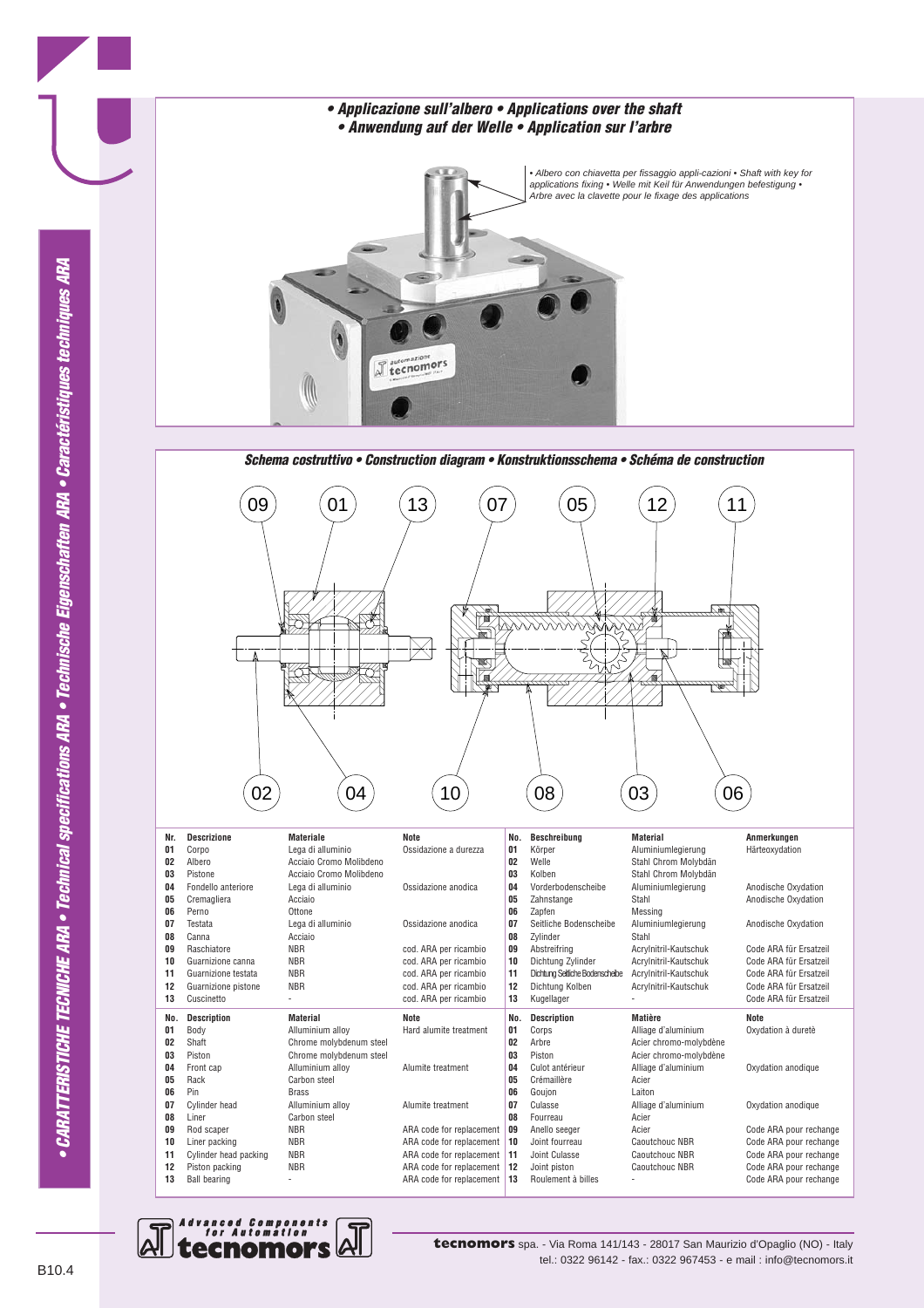

*• Schema Halte- und Anpassungsvorrichtungen • Schéma Dispositives standards d'arrêt et régolation*  **Vedere pag. B10.20-B10.21 • See page B10.20-B10.21 • Sehen seite B10.20-B10.21 • Voir page B10.20-B10.21**



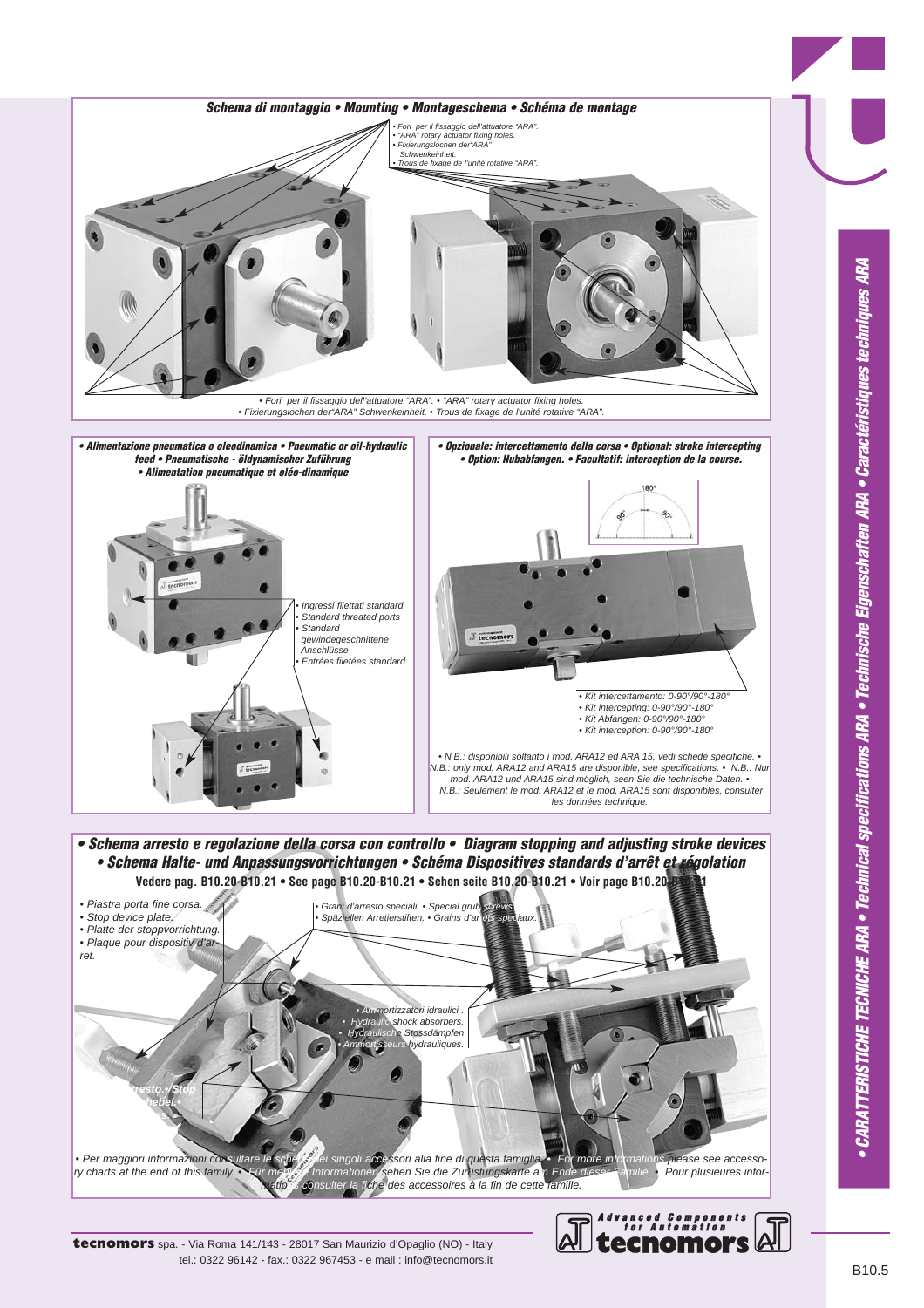

*Advanced Components for Automation* ecnomo

**tecnomors** spa. - Via Roma 141/143 - 28017 San Maurizio d'Opaglio (NO) - Italy tel.: 0322 96142 - fax.: 0322 967453 - e mail : info@tecnomors.it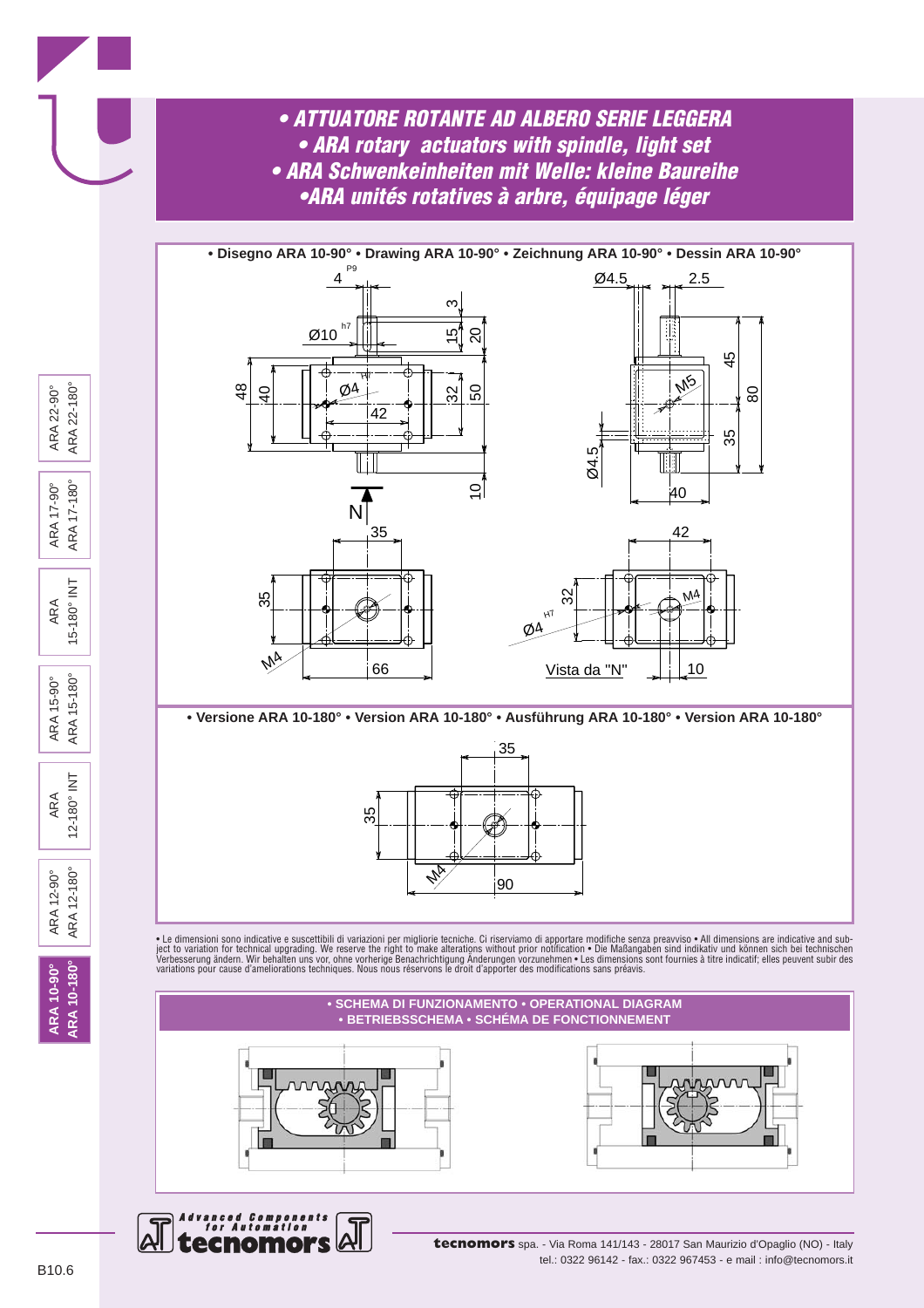

| <b>DATI TECNICI: ARA 10</b>                                                                                  | and the set of $90^{\circ}$ and $180^{\circ}$ |
|--------------------------------------------------------------------------------------------------------------|-----------------------------------------------|
| Corsa di rotazione angolare 90° 180°                                                                         |                                               |
|                                                                                                              |                                               |
| Volume per doppia corsa $\ldots \ldots \ldots \ldots \ldots$ 12 cm <sup>3</sup> $\ldots$ .24 cm <sup>3</sup> |                                               |
| Coppia teorica di rotazione a 6 bar 0.21 daNm 0.21 daNm                                                      |                                               |
|                                                                                                              |                                               |
|                                                                                                              |                                               |
| Precisione di rotazione ±0.01° ±0.01°                                                                        |                                               |
|                                                                                                              |                                               |
| Temperatura di esercizio 5-60 °C 5-60 °C                                                                     |                                               |
|                                                                                                              |                                               |

| <b>TECHNISCHE DATEN: ARA 10</b>                                                                            | $90^{\circ}$ 180° |
|------------------------------------------------------------------------------------------------------------|-------------------|
|                                                                                                            |                   |
|                                                                                                            |                   |
| Volumen pro Doppelhub $\ldots \ldots \ldots \ldots \ldots 12$ cm <sup>3</sup> $\ldots$ .24 cm <sup>3</sup> |                   |
| Theoretische Drehmoment bei 6 bar 0.21 daNm 0.21 daNm                                                      |                   |
|                                                                                                            |                   |
| Betriebsdruck 2-8 bar 2-8 bar                                                                              |                   |
|                                                                                                            |                   |
|                                                                                                            |                   |
| Betriebstemperatur 5-60 °C 5-60 °C                                                                         |                   |
| Artikelcode AR400RBA AR400RCA                                                                              |                   |

| <b>SPECIFICATIONS: ARA 10</b>                                                                                  | and $90^{\circ}$ and $180^{\circ}$ |
|----------------------------------------------------------------------------------------------------------------|------------------------------------|
| Rotation angle $\ldots \ldots \ldots \ldots \ldots \ldots \ldots \ldots \ldots \ldots$ .90°180°                |                                    |
|                                                                                                                |                                    |
| Dual stroke volume $\ldots \ldots \ldots \ldots \ldots \ldots 12$ cm <sup>3</sup> $\ldots$ .24 cm <sup>3</sup> |                                    |
| Theoretical torque at 6 bar 0.21 daNm 0.21 daNm                                                                |                                    |
|                                                                                                                |                                    |
| Working pressure $\dots\dots\dots\dots\dots\dots$ . 2-8 bar $\dots$ . 2-8 bar                                  |                                    |
| Rotation precision $\dots\dots\dots\dots\dots\dots\dots\pm 0.01^\circ$ $\pm 0.01^\circ$                        |                                    |
|                                                                                                                |                                    |
| Working temperature $\dots\dots\dots\dots\dots5-60$ °C $\dots$ 5-60 °C                                         |                                    |
|                                                                                                                |                                    |

tel.: 0322 96142 - fax.: 0322 967453 - e mail : info@tecnomors.it

| <b>DONNÉES TECHNIQUES: ARA 10</b>                                                                       | $90^\circ$ 180 $^\circ$ |
|---------------------------------------------------------------------------------------------------------|-------------------------|
|                                                                                                         |                         |
|                                                                                                         |                         |
| Volume pour course double $\ldots \ldots \ldots \ldots 12$ cm <sup>3</sup> $\ldots$ .24 cm <sup>3</sup> |                         |
|                                                                                                         |                         |
|                                                                                                         |                         |
|                                                                                                         |                         |
| Précision de rotation $\dots\dots\dots\dots\dots\dots\pm 0.01^\circ$ $\dots\dots\pm 0.01^\circ$         |                         |
|                                                                                                         |                         |
| Température d'exercice 5-60 °C 5-60 °C                                                                  |                         |
|                                                                                                         |                         |



**ARA 10-90° ARA 10-180°**

**ARA 10-180°** ARA 10-90°

ARA 12-90° ARA 12-180°

ARA 12-180° ARA 12-90°

ARA 12-180° INT

12-180° INT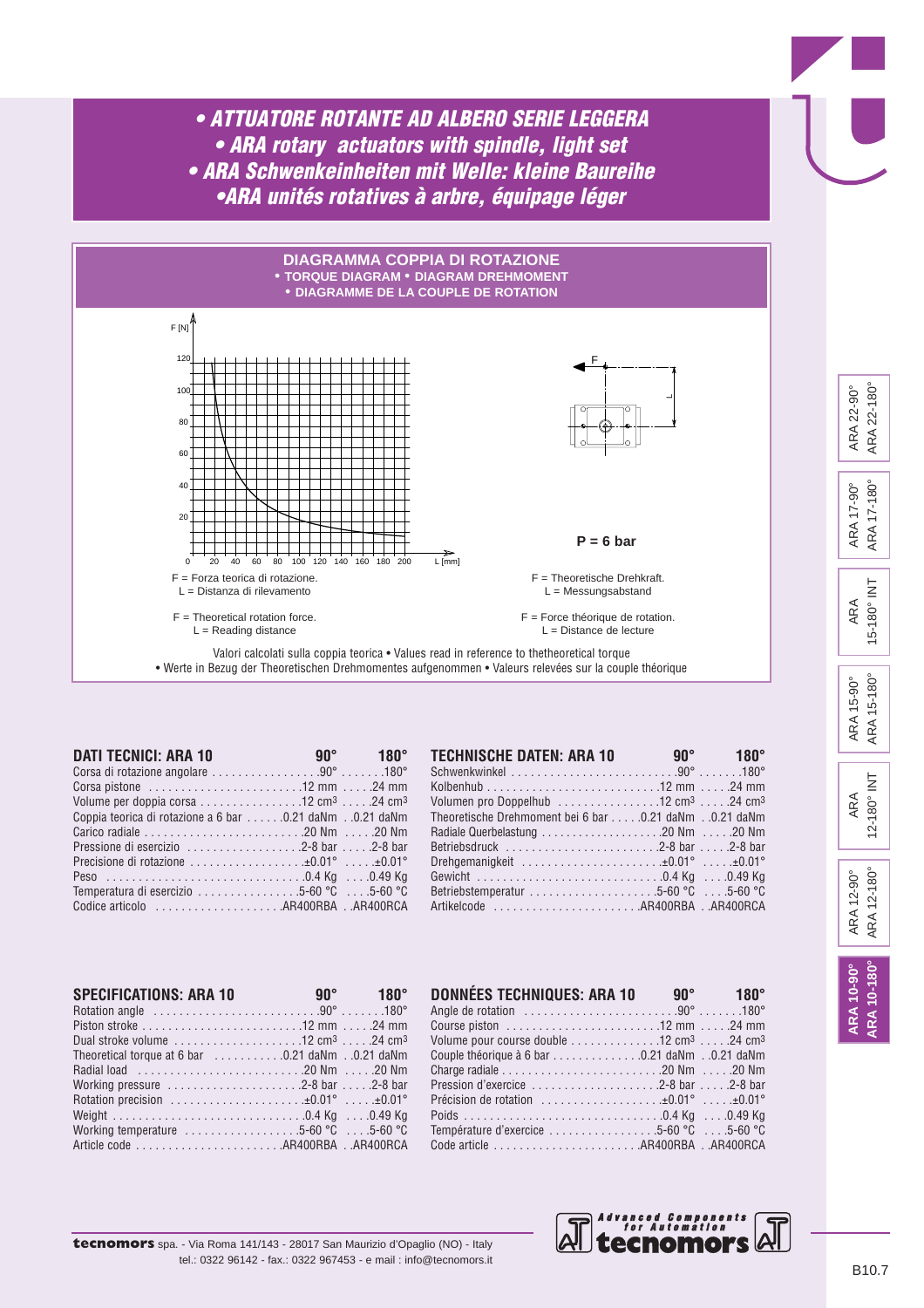



*Advanced Components for Automation*

ecnomo





**tecnomors** spa. - Via Roma 141/143 - 28017 San Maurizio d'Opaglio (NO) - Italy tel.: 0322 96142 - fax.: 0322 967453 - e mail : info@tecnomors.it

ARA 10-90° ARA 10-180°

ARA 10-180° ARA 10-90°

**ARA 12-90° ARA 12-180°**

ARA 12-180° ARA 12-90°

ARA 12-180° INT

ARA 15-90° ARA 15-180°

ARA 15-180° INT

ARA 17-90° ARA 17-180°

ARA 17-180° ARA 17-90°

 $\overline{\underline{z}}$ 

 $15 - 180°$ 

 $15 - 180^{\circ}$ ARA 15-90° ARA<sub>1</sub>

 $\overline{\underline{z}}$ 

 $12 - 180°$ 

ARA 22-90° ARA 22-180°

ARA 22-180° ARA 22-90°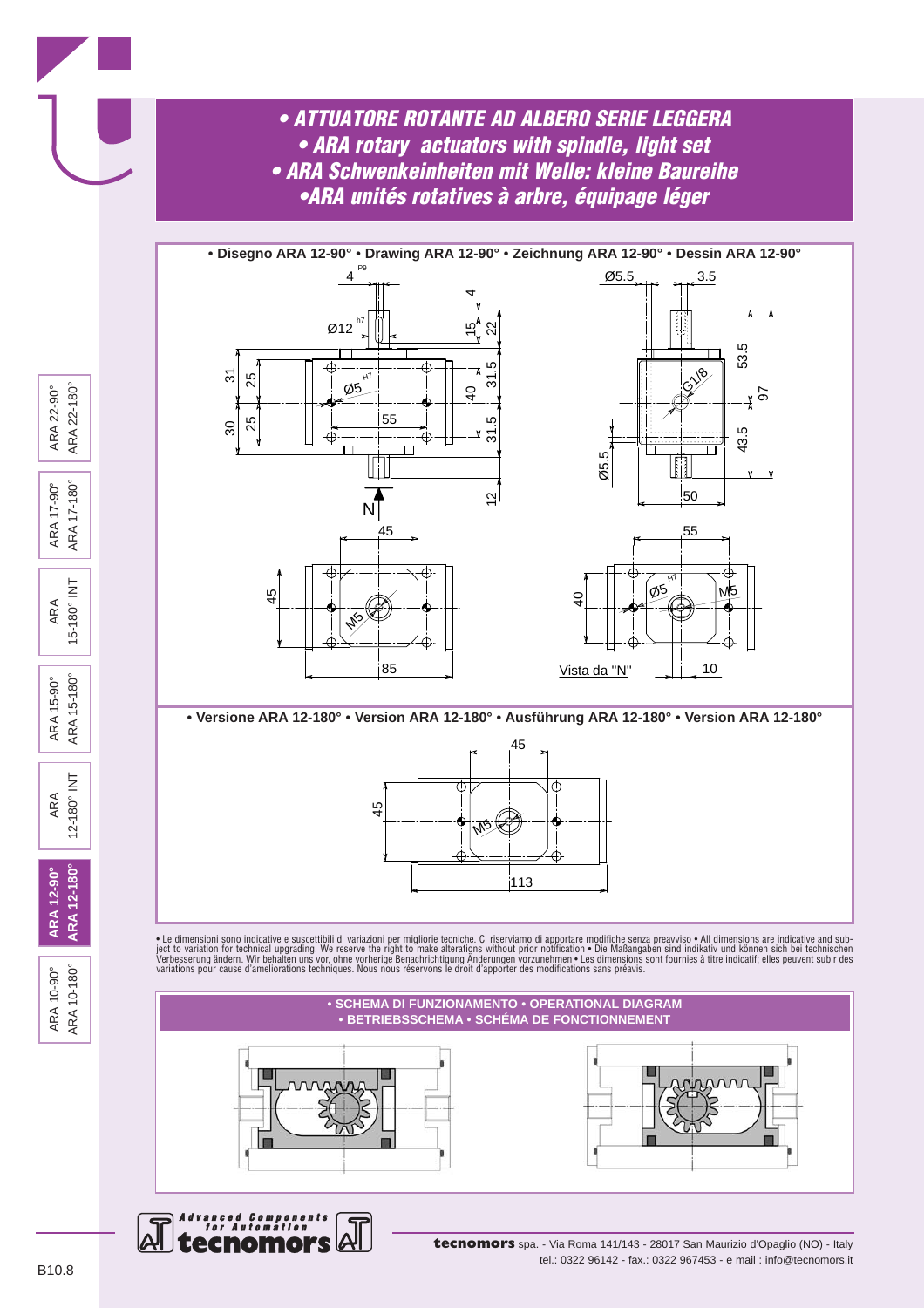

| <b>DATI TECNICI: ARA 12</b>                                                                            | and the set of $90^{\circ}$ and $180^{\circ}$ |  |
|--------------------------------------------------------------------------------------------------------|-----------------------------------------------|--|
|                                                                                                        |                                               |  |
|                                                                                                        |                                               |  |
| Volume per doppia corsa $\ldots \ldots \ldots \ldots 24$ cm <sup>3</sup> $\ldots$ . 48 cm <sup>3</sup> |                                               |  |
| Coppia teorica di rotazione a 6 bar  0.435 daNm . 0.435 daNm                                           |                                               |  |
|                                                                                                        |                                               |  |
|                                                                                                        |                                               |  |
|                                                                                                        |                                               |  |
|                                                                                                        |                                               |  |
| Temperatura di esercizio $\ldots \ldots \ldots \ldots 5$ -60 °C $\ldots 5$ -60 °C                      |                                               |  |
|                                                                                                        |                                               |  |

| <b>TECHNISCHE DATEN: ARA 12</b>                                                                                    | and $90^\circ$ and $180^\circ$ |  |
|--------------------------------------------------------------------------------------------------------------------|--------------------------------|--|
| Schwenkwinkel $\ldots, \ldots, \ldots, \ldots, \ldots, \ldots, 90^\circ, \ldots, \ldots, 180^\circ$                |                                |  |
| Kolbenhub 14.2 mm  28.4 mm                                                                                         |                                |  |
| Volumen pro Doppelhub $\ldots \ldots \ldots \ldots \ldots 24$ cm <sup>3</sup> 48 cm <sup>3</sup>                   |                                |  |
| Theoretische Drehmoment bei 6 bar 0.435 daNm . 0.435 daNm                                                          |                                |  |
| Radiale Querbelastung 40 Nm  40 Nm                                                                                 |                                |  |
|                                                                                                                    |                                |  |
| Drehgemanigkeit $\ldots \ldots \ldots \ldots \ldots \ldots \ldots \pm 0.01^{\circ} \ldots \ldots \pm 0.01^{\circ}$ |                                |  |
|                                                                                                                    |                                |  |
| Betriebstemperatur $\ldots \ldots \ldots \ldots \ldots \ldots 5$ -60 °C $\ldots 5$ -60 °C                          |                                |  |
|                                                                                                                    |                                |  |

| <b>SPECIFICATIONS: ARA 12</b><br>Rotation angle $\ldots \ldots \ldots \ldots \ldots \ldots \ldots \ldots \ldots 90^{\circ} \ldots \ldots 180^{\circ}$ | and $90^{\circ}$ and $180^{\circ}$ |  |
|-------------------------------------------------------------------------------------------------------------------------------------------------------|------------------------------------|--|
| Piston stroke 14.2 mm  28.4 mm                                                                                                                        |                                    |  |
| Dual stroke volume $\ldots \ldots \ldots \ldots \ldots 24 \text{ cm}^3 \ldots 48 \text{ cm}^3$                                                        |                                    |  |
| Theoretical torque at 6 bar 0.435 daNm . 0.435 daNm                                                                                                   |                                    |  |
|                                                                                                                                                       |                                    |  |
| Working pressure $\dots\dots\dots\dots\dots\dots$ . 2-8 bar 2-8 bar                                                                                   |                                    |  |
| Rotation precision $\dots\dots\dots\dots\dots\dots\dots\ldots$                                                                                        |                                    |  |
|                                                                                                                                                       |                                    |  |
| Working temperature $\ldots \ldots \ldots \ldots \ldots 5$ -60 °C $\ldots 5$ -60 °C                                                                   |                                    |  |
|                                                                                                                                                       |                                    |  |

| DONNÉES TECHNIQUES: ARA 12                                  | $90^\circ$ 180° |  |
|-------------------------------------------------------------|-----------------|--|
|                                                             |                 |  |
|                                                             |                 |  |
| Volume pour course double 48 cm <sup>3</sup>                |                 |  |
| Couple théorique à 6 bar 0.21 daNm 0.21 daNm                |                 |  |
|                                                             |                 |  |
|                                                             |                 |  |
| Précision de rotation $\dots\dots\dots\dots\dots\dots\dots$ |                 |  |
|                                                             |                 |  |
| Température d'exercice 5-60 °C 5-60 °C                      |                 |  |
|                                                             |                 |  |



|                     | Advanced<br>for Au |
|---------------------|--------------------|
| naglio (NO) - Italy | <b>tecn</b>        |

ARA 10-90° ARA 10-180°

ARA 10-180° ARA 10-90°

**ARA 12-90° ARA 12-180°**

ARA 12-180° ARA 12-90°

ARA 12-180° INT

12-180° INT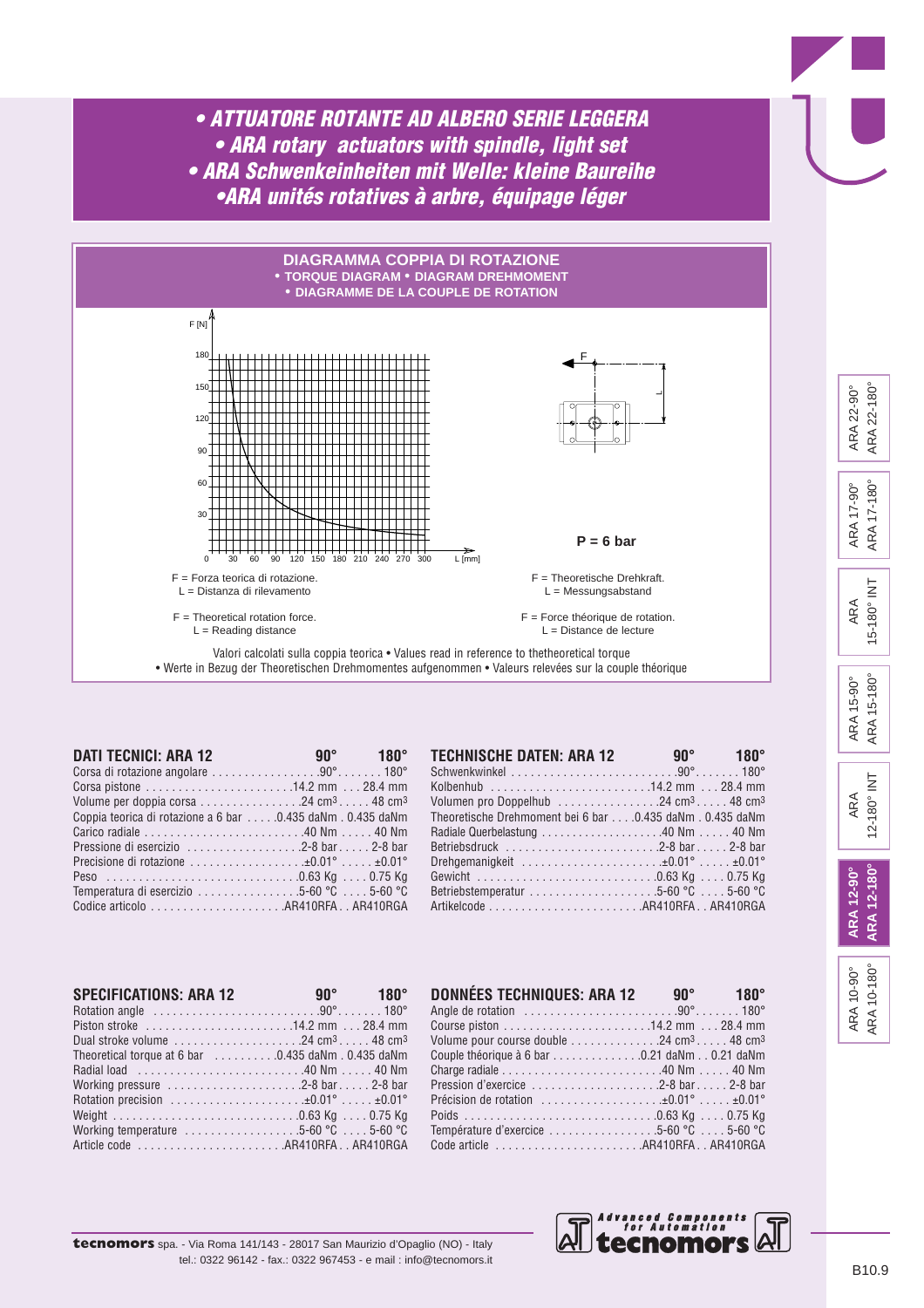



• Le dimensioni sono indicative e suscettibili di variazioni per migliorie tecniche. Ci riserviamo di apportare modifiche senza preavviso • All dimensions are indicative and sub-<br>ject to variation for technical upgrading.





**tecnomors** spa. - Via Roma 141/143 - 28017 San Maurizio d'Opaglio (NO) - Italy tel.: 0322 96142 - fax.: 0322 967453 - e mail : info@tecnomors.it

ARA 10-90° ARA 10-180°

ARA 10-180° ARA 10-90°

ARA 12-90° ARA 12-180°

ARA 12-180° ARA 12-90°

**ARA 12-180° INT**

ARA 15-90° ARA 15-180°

ARA 15-180° INT

15-180° INT

 $15 - 180°$ ARA 15-90°

ARA<sub>1</sub>

12-180° INT

ARA 17-90° ARA 17-180°

ARA 17-180° ARA 17-90°

ARA 22-90° ARA 22-180°

ARA 22-180° ARA 22-90°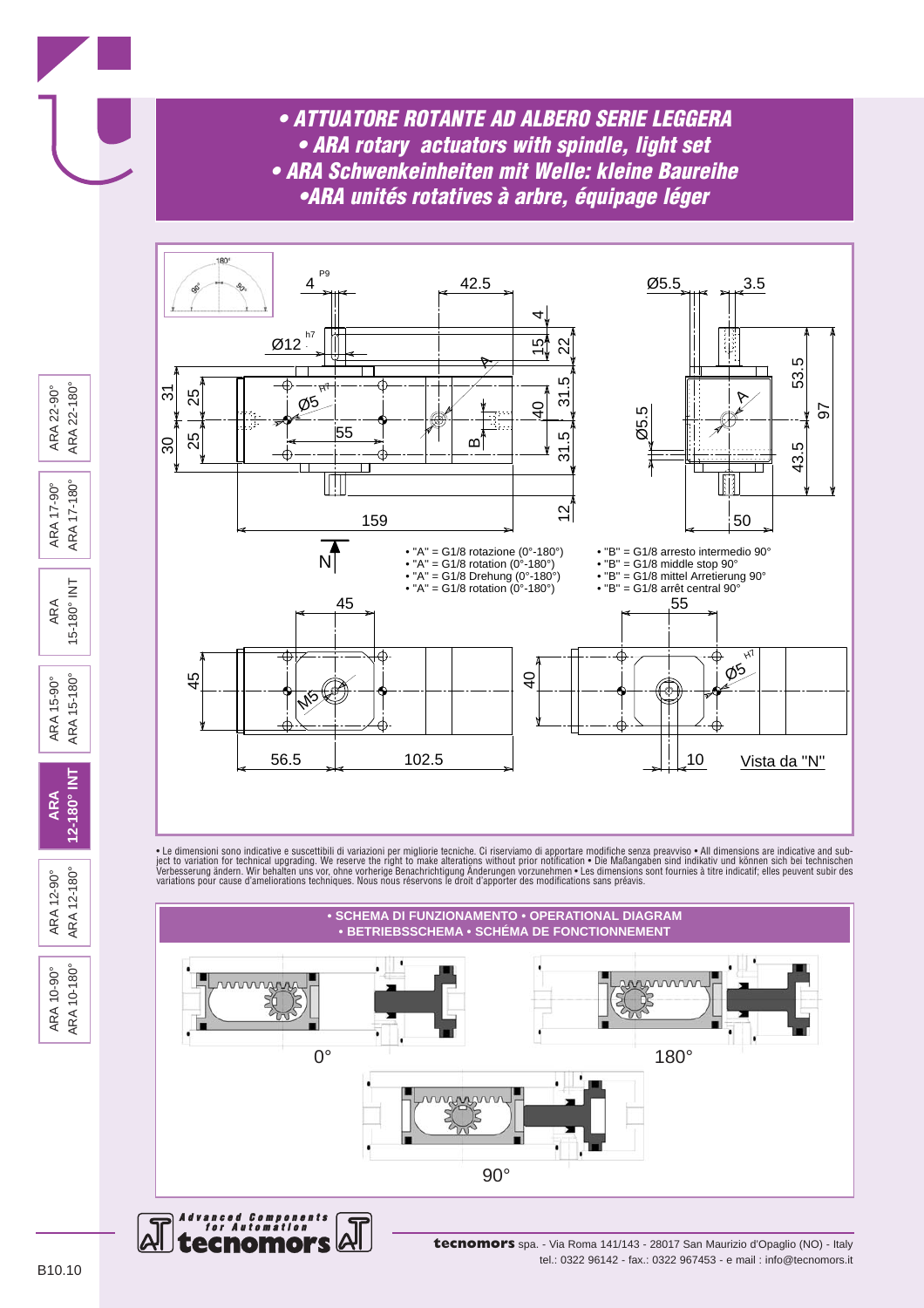

| <b>DATI TECNICI:</b>                                                                       | ARA 12-180° INT |
|--------------------------------------------------------------------------------------------|-----------------|
| Corsa di rotazione angolare 90°+90°                                                        |                 |
|                                                                                            |                 |
| Volume per doppia corsa 48 cm <sup>3</sup>                                                 |                 |
| Coppia teorica di rotazione a 6 bar 0.435 daNm                                             |                 |
|                                                                                            |                 |
|                                                                                            |                 |
|                                                                                            |                 |
|                                                                                            |                 |
|                                                                                            |                 |
| Codice articolo $\ldots, \ldots, \ldots, \ldots, \ldots, \ldots, \ldots, \ldots, ARA10RGC$ |                 |

| <b>TECHNISCHE DATEN:</b>                     | ARA 12-180° INT |
|----------------------------------------------|-----------------|
|                                              |                 |
|                                              |                 |
|                                              |                 |
| Theoretische Drehmoment bei 6 bar 0.435 daNm |                 |
|                                              |                 |
|                                              |                 |
|                                              |                 |
|                                              |                 |
|                                              |                 |
|                                              |                 |

| <b>SPECIFICATIONS:</b>                                                                                   | <b>ARA 12-180° INT</b> |
|----------------------------------------------------------------------------------------------------------|------------------------|
|                                                                                                          |                        |
| Dual stroke volume $\ldots \ldots \ldots \ldots \ldots \ldots \ldots \ldots \ldots$ . 48 cm <sup>3</sup> |                        |
| Theoretical torque at 6 bar 0.435 daNm                                                                   |                        |
|                                                                                                          |                        |
|                                                                                                          |                        |
|                                                                                                          |                        |
|                                                                                                          |                        |
| Working temperature $\ldots \ldots \ldots \ldots \ldots \ldots \ldots \ldots \ldots 5-60$ °C             |                        |
|                                                                                                          |                        |

| <b>DONNÉES TECHNIQUES:</b>                                                                       | <b>ARA 12-180° INT</b> |
|--------------------------------------------------------------------------------------------------|------------------------|
|                                                                                                  |                        |
|                                                                                                  |                        |
| Volume pour course double 48 cm <sup>3</sup>                                                     |                        |
| Couple théorique à 6 bar 0.435 daNm                                                              |                        |
|                                                                                                  |                        |
|                                                                                                  |                        |
| Précision de rotation $\ldots, \ldots, \ldots, \ldots, \ldots, \ldots, \ldots, \pm 0.01^{\circ}$ |                        |
|                                                                                                  |                        |
|                                                                                                  |                        |
|                                                                                                  |                        |



## 15-180° INT 15-180° INT ARA 15-180° ARA 15-180° ARA 15-90° ARA 15-90° 12-180° INT **12-180° INT ARA** ARA 12-180° ARA 12-90° ARA 12-180° ARA 12-90°

ARA 10-180° ARA 10-180° ARA 10-90° ARA 10-90°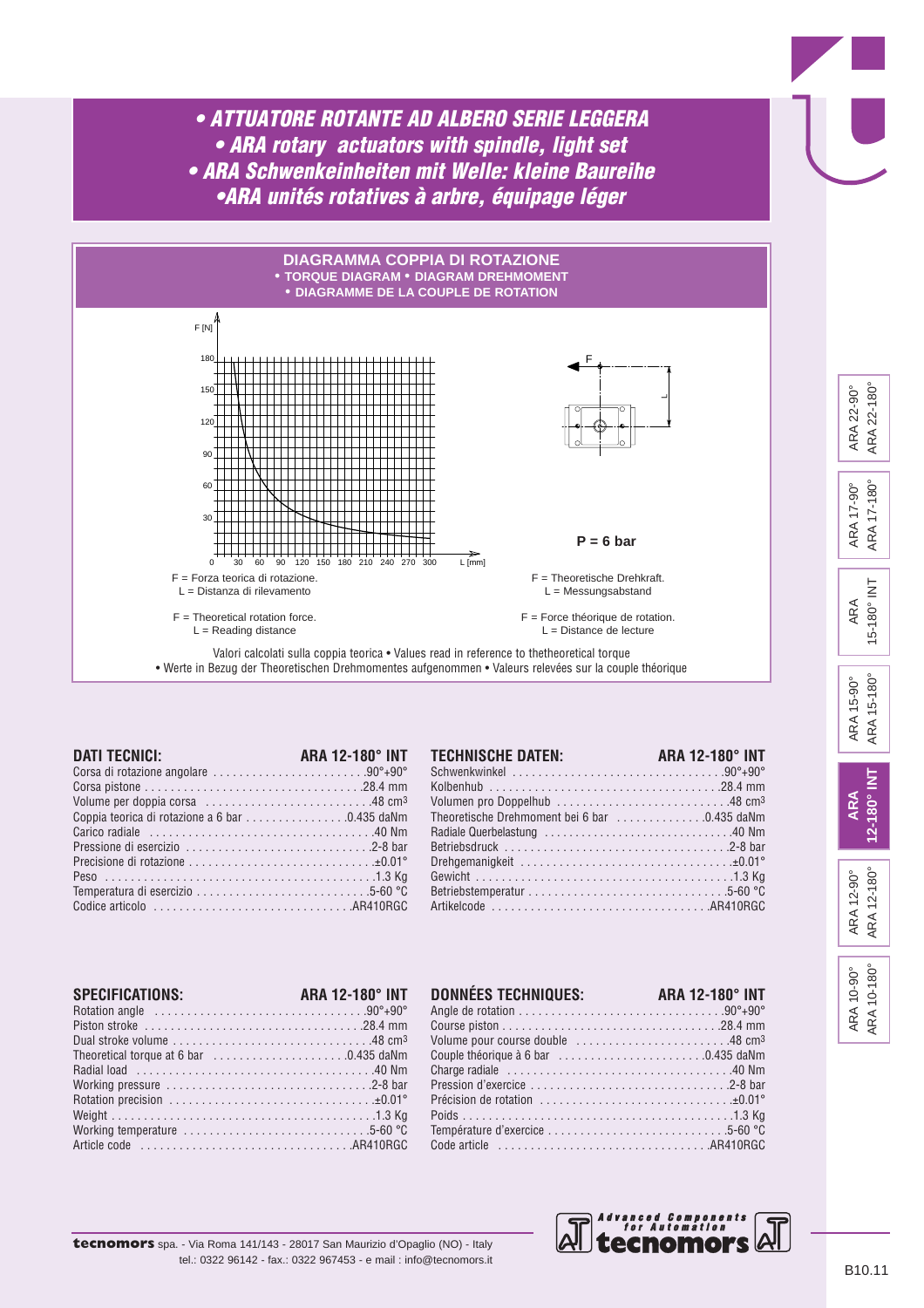



**tecnomors** spa. - Via Roma 141/143 - 28017 San Maurizio d'Opaglio (NO) - Italy tel.: 0322 96142 - fax.: 0322 967453 - e mail : info@tecnomors.it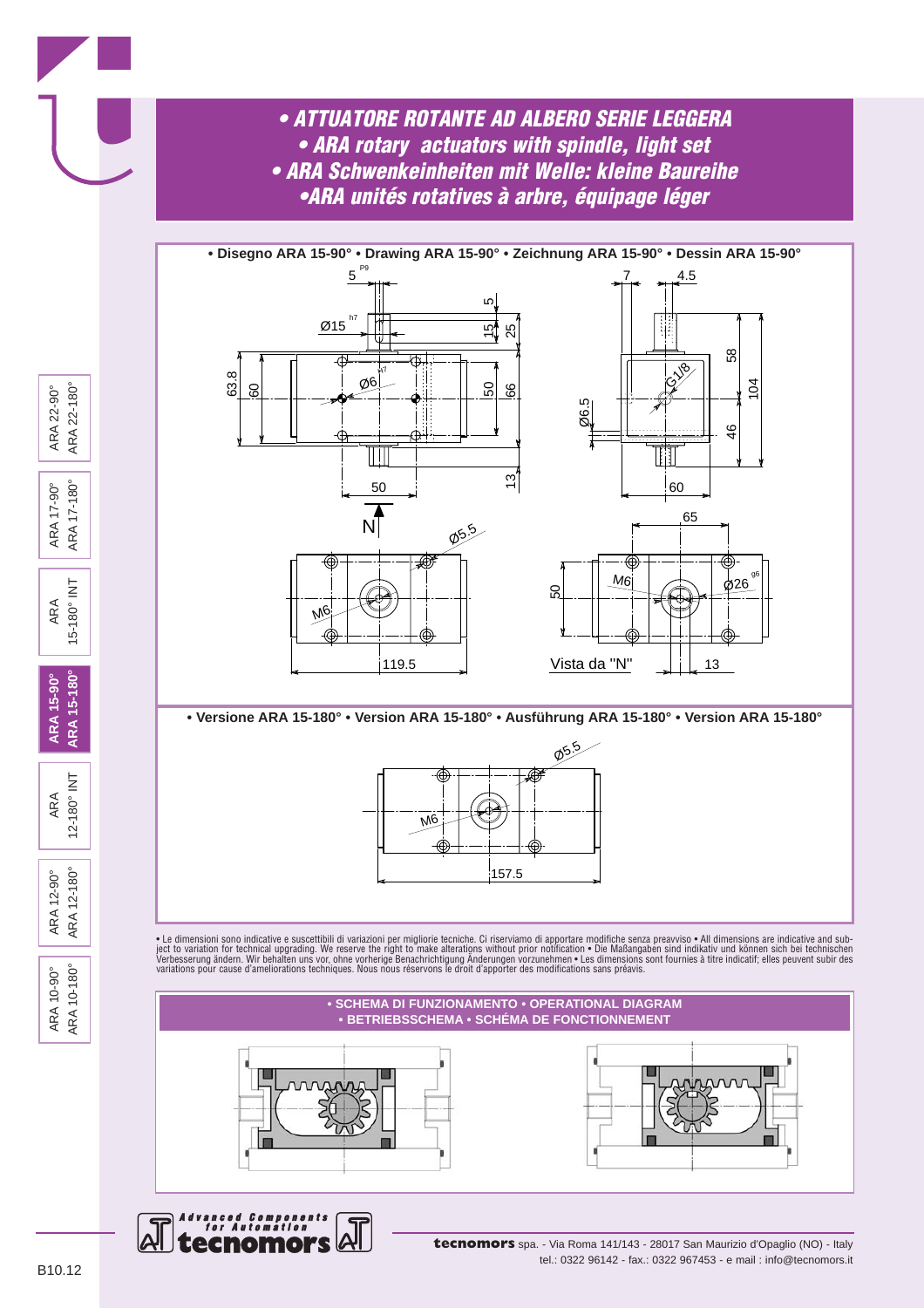

| <b>DATI TECNICI: ARA 15</b>                                                                           | and the set of $90^{\circ}$ and $180^{\circ}$ |
|-------------------------------------------------------------------------------------------------------|-----------------------------------------------|
| Corsa di rotazione angolare 90° 180°                                                                  |                                               |
|                                                                                                       |                                               |
| Volume per doppia corsa $\ldots \ldots \ldots \ldots$ 24 cm <sup>3</sup> $\ldots$ .48 cm <sup>3</sup> |                                               |
| Coppia teorica di rotazione a 6 bar 0.9 daNm 0.9 daNm                                                 |                                               |
|                                                                                                       |                                               |
| Pressione di esercizio 2-8 bar 2-8 bar                                                                |                                               |
| Precisione di rotazione ±0.01° ±0.01°                                                                 |                                               |
|                                                                                                       |                                               |
| Temperatura di esercizio $\ldots \ldots \ldots \ldots \ldots 5$ -60 °C $\ldots 5$ -60 °C              |                                               |
|                                                                                                       |                                               |

| <b>TECHNISCHE DATEN: ARA 15</b>                                                                            | and $90^{\circ}$ and $180^{\circ}$ |
|------------------------------------------------------------------------------------------------------------|------------------------------------|
|                                                                                                            |                                    |
|                                                                                                            |                                    |
| Volumen pro Doppelhub $\ldots \ldots \ldots \ldots \ldots 24$ cm <sup>3</sup> $\ldots$ .48 cm <sup>3</sup> |                                    |
| Theoretische Drehmoment bei 6 bar  0.9 daNm 0.9 daNm                                                       |                                    |
|                                                                                                            |                                    |
| Betriebsdruck 2-8 bar 2-8 bar                                                                              |                                    |
|                                                                                                            |                                    |
|                                                                                                            |                                    |
| Betriebstemperatur 5-60 °C 5-60 °C                                                                         |                                    |
| Artikelcode AR505ABA AR505ABB                                                                              |                                    |

| <b>SPECIFICATIONS: ARA 15</b>                                                                                        | <b>180°</b> 180° |  |
|----------------------------------------------------------------------------------------------------------------------|------------------|--|
| Rotation angle $\ldots \ldots \ldots \ldots \ldots \ldots \ldots \ldots \ldots 90^{\circ} \ldots \ldots 180^{\circ}$ |                  |  |
|                                                                                                                      |                  |  |
| Dual stroke volume $\ldots \ldots \ldots \ldots \ldots 24$ cm <sup>3</sup> $\ldots$ .48 cm <sup>3</sup>              |                  |  |
|                                                                                                                      |                  |  |
|                                                                                                                      |                  |  |
| Working pressure 2-8 bar 2-8 bar                                                                                     |                  |  |
| Rotation precision $\dots\dots\dots\dots\dots\dots\dots\pm 0.01^\circ$ $\dots\dots\pm 0.01^\circ$                    |                  |  |
|                                                                                                                      |                  |  |
| Working temperature $\ldots \ldots \ldots \ldots \ldots 5$ -60 °C $\ldots$ 5-60 °C                                   |                  |  |
|                                                                                                                      |                  |  |

| <b>DONNÉES TECHNIQUES: ARA 15</b>                                                                          | $90^{\circ}$ 180° |
|------------------------------------------------------------------------------------------------------------|-------------------|
|                                                                                                            |                   |
|                                                                                                            |                   |
| Volume pour course double $\ldots \ldots \ldots \ldots 24$ cm <sup>3</sup> $\ldots$ .48 cm <sup>3</sup>    |                   |
|                                                                                                            |                   |
|                                                                                                            |                   |
| Pression d'exercice $\ldots \ldots \ldots \ldots \ldots \ldots 2-8$ bar $\ldots 2-8$ bar                   |                   |
| Précision de rotation $\ldots \ldots \ldots \ldots \ldots \ldots \pm 0.01^{\circ} \ldots \pm 0.01^{\circ}$ |                   |
|                                                                                                            |                   |
| Température d'exercice 5-60 °C 5-60 °C                                                                     |                   |
| Code article AR505ABA AR505ABB                                                                             |                   |



15-180° INT

ARA 17-180°

ARA 22-180°

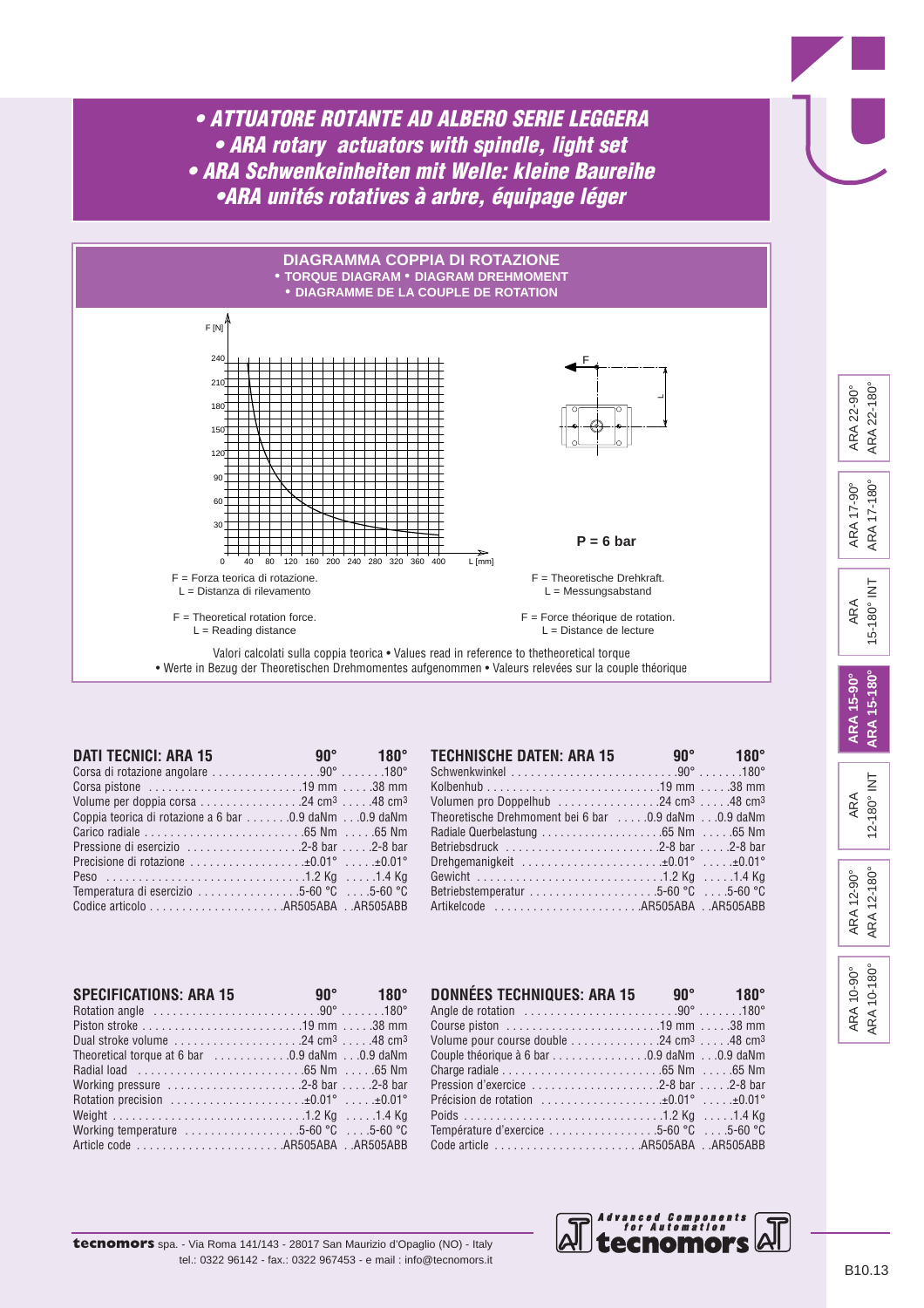



• Le dimensioni sono indicative e suscettibili di variazioni per migliorie tecniche. Ci riserviamo di apportare modifiche senza preavviso • All dimensions are indicative and sub-<br>ject to variation for technical upgrading.



**tecnomors** spa. - Via Roma 141/143 - 28017 San Maurizio d'Opaglio (NO) - Italy tel.: 0322 96142 - fax.: 0322 967453 - e mail : info@tecnomors.it

ecnomors

ARA 22-180° ARA 22-90°

ARA 17-180° ARA 17-90°

5-180° INT **ARA** 

 $15 - 180^{\circ}$ ARA 15-90°

ARA<sub>1</sub>

 $\overline{\Xi}$ 

12-180° IN ARA

ARA 12-180° ARA 12-90°

ARA 10-180° ARA 10-90°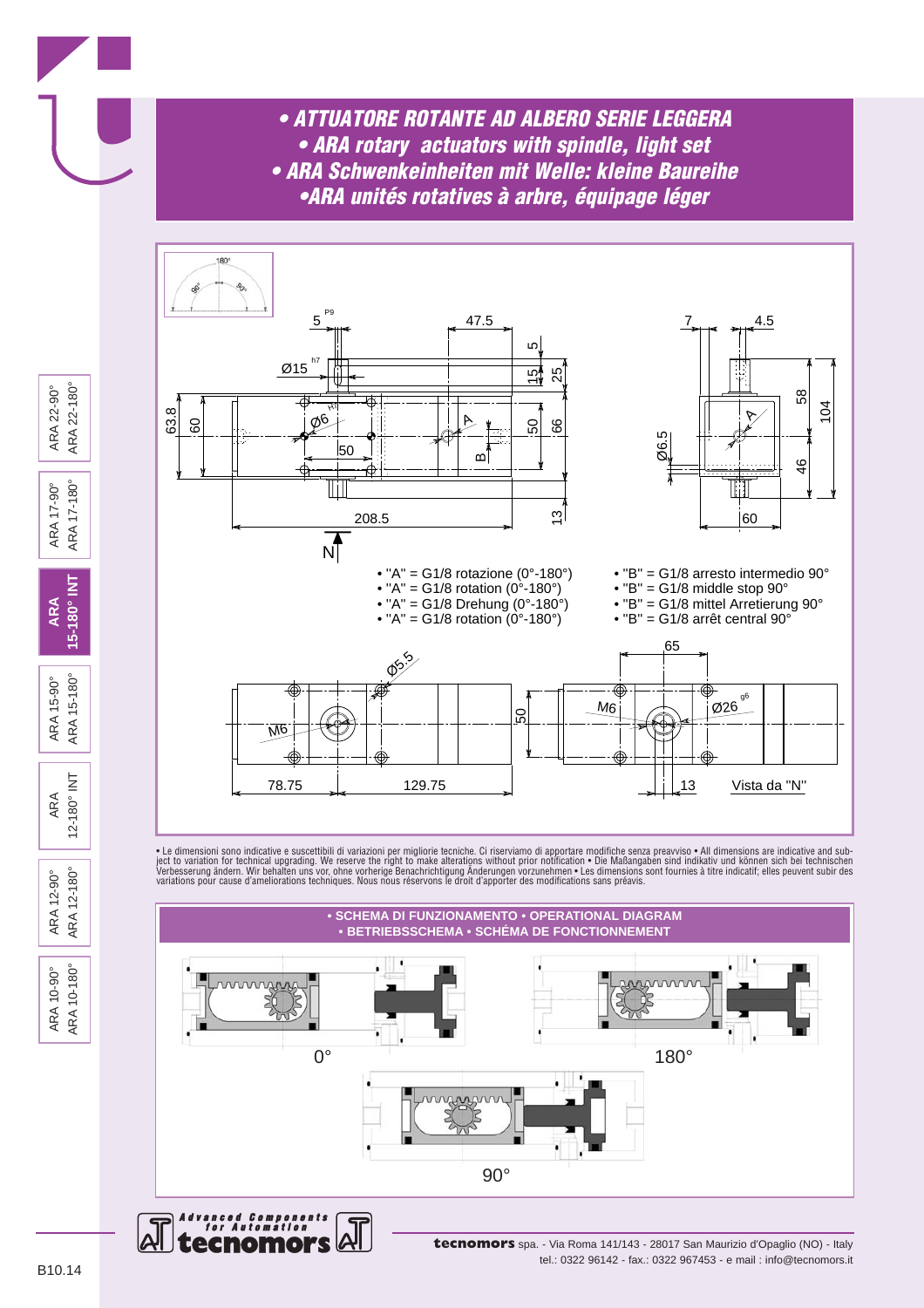

| <b>DATI TECNICI:</b>                                                                               | <b>ARA 15-180° INT</b> |
|----------------------------------------------------------------------------------------------------|------------------------|
| Corsa di rotazione angolare 90°+90°                                                                |                        |
|                                                                                                    |                        |
|                                                                                                    |                        |
| Coppia teorica di rotazione a 6 bar 0.9 daNm                                                       |                        |
|                                                                                                    |                        |
|                                                                                                    |                        |
| Precisione di rotazione $\ldots, \ldots, \ldots, \ldots, \ldots, \ldots, \ldots, \pm 0.01^{\circ}$ |                        |
|                                                                                                    |                        |
|                                                                                                    |                        |
|                                                                                                    |                        |

| <b>TECHNISCHE DATEN:</b>                   | ARA 15-180° INT |
|--------------------------------------------|-----------------|
|                                            |                 |
|                                            |                 |
|                                            |                 |
| Theoretische Drehmoment bei 6 bar 0.9 daNm |                 |
|                                            |                 |
|                                            |                 |
|                                            |                 |
|                                            |                 |
|                                            |                 |
|                                            |                 |

| SPECIFICATIONS:                                                                                       | ARA 15-180° INT |
|-------------------------------------------------------------------------------------------------------|-----------------|
|                                                                                                       |                 |
| Piston stroke $\ldots, \ldots, \ldots, \ldots, \ldots, \ldots, \ldots, \ldots, \ldots, \ldots, 38$ mm |                 |
| Dual stroke volume $\ldots \ldots \ldots \ldots \ldots \ldots \ldots \ldots$ 48 cm <sup>3</sup>       |                 |
| Theoretical torque at 6 bar 0.9 daNm                                                                  |                 |
|                                                                                                       |                 |
|                                                                                                       |                 |
|                                                                                                       |                 |
|                                                                                                       |                 |
|                                                                                                       |                 |
|                                                                                                       |                 |

| <b>DONNEES TECHNIQUES:</b>                                                                       | <b>ARA 15-180° INT</b> |
|--------------------------------------------------------------------------------------------------|------------------------|
|                                                                                                  |                        |
|                                                                                                  |                        |
| Volume pour course double 48 cm <sup>3</sup>                                                     |                        |
|                                                                                                  |                        |
|                                                                                                  |                        |
|                                                                                                  |                        |
| Précision de rotation $\ldots, \ldots, \ldots, \ldots, \ldots, \ldots, \ldots, \pm 0.01^{\circ}$ |                        |
|                                                                                                  |                        |
| Température d'exercice 5-60 °C                                                                   |                        |
|                                                                                                  |                        |



ARA 10-90° ARA 10-180°

ARA 10-180° ARA 10-90°

ARA 12-90° ARA 12-180°

ARA 12-180° ARA 12-90°

ARA 12-180° INT

12-180° INT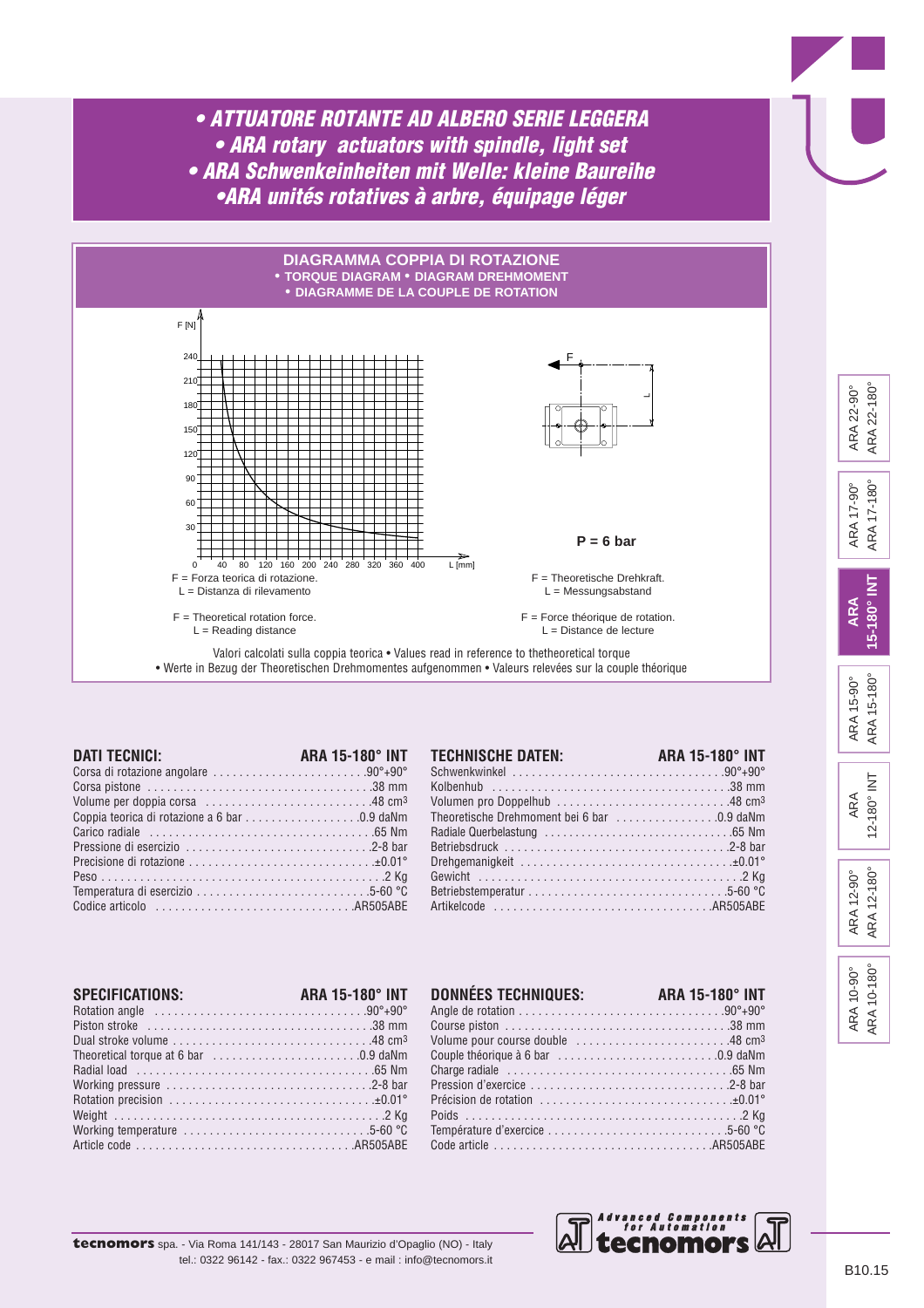

**• Versione ARA 17-180° • Version ARA 17-180° • Ausführung ARA 17-180° • Version ARA 17-180°**



• Le dimensioni sono indicative e suscettibili di variazioni per migliorie tecniche. Ci riserviamo di apportare modifiche senza preavviso • All dimensions are indicative and subject to variation for technical upgrading. We reserve the right to make alterations without prior notification • Die Maßangaben sind indikativ und können sich bei technischen<br>Verbesserung ändern. Wir behalten uns vor, ohne





**tecnomors** spa. - Via Roma 141/143 - 28017 San Maurizio d'Opaglio (NO) - Italy tel.: 0322 96142 - fax.: 0322 967453 - e mail : info@tecnomors.it

ARA 10-90° ARA 10-180°

ARA 10-180° ARA 10-90°

ARA 12-90° ARA 12-180°

ARA 12-180° ARA 12-90°

ARA 12-180° INT

ARA 15-90° ARA 15-180°

ARA 15-180° INT

15-180° INT

 $15 - 180^{\circ}$ ARA 15-90° ARA<sub>1</sub>

 $\overline{\Xi}$ 

 $12 - 180°$ 

**ARA 17-90° ARA 17-180°**

**ARA 17-180° ARA 17-90°** 

ARA 22-90° ARA 22-180°

ARA 22-180° ARA 22-90°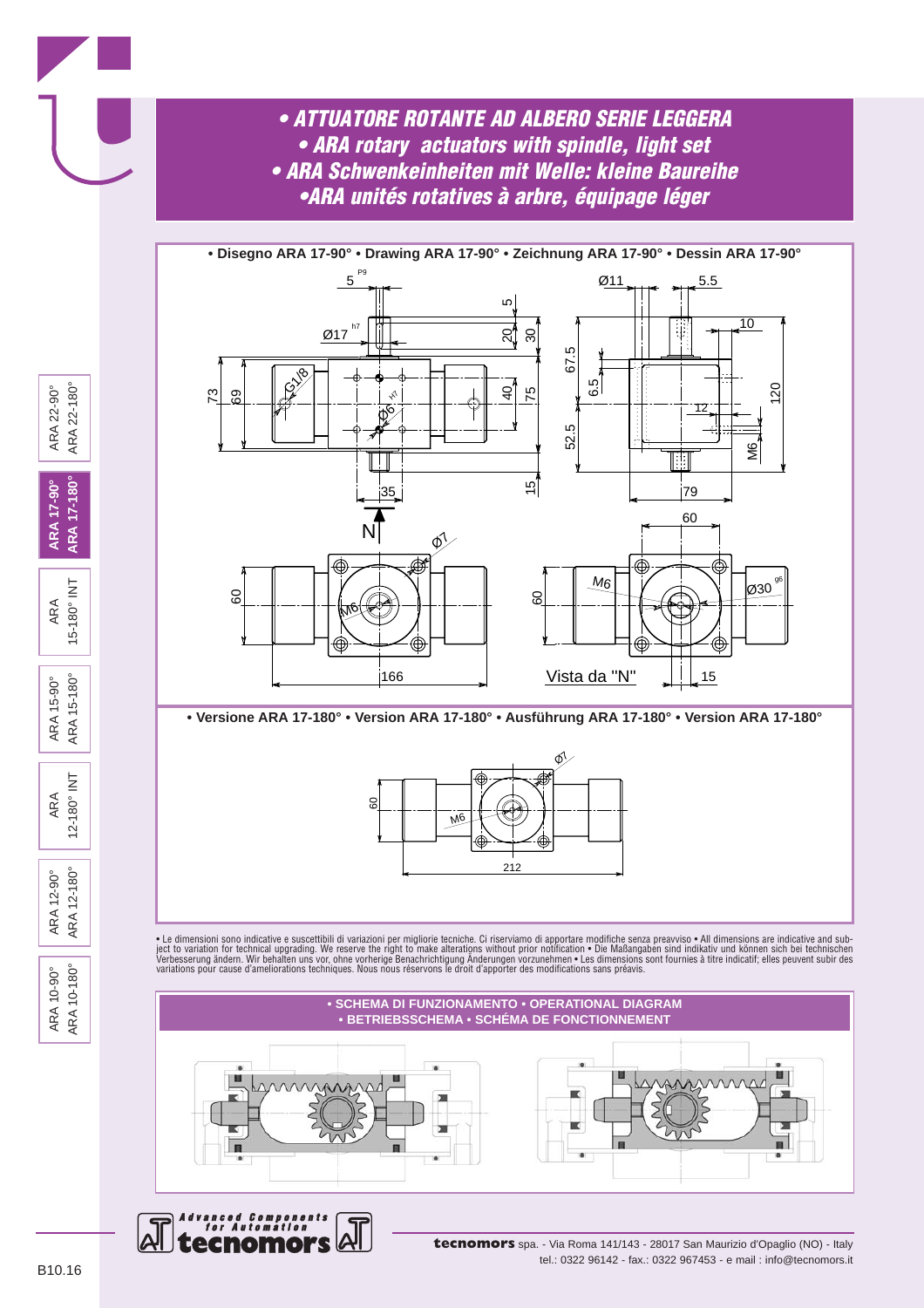

| <b>DATI TECNICI: ARA 17</b>                                                                              | and the set of $90^{\circ}$ and $180^{\circ}$ |
|----------------------------------------------------------------------------------------------------------|-----------------------------------------------|
| Corsa di rotazione angolare 90° 180°                                                                     |                                               |
|                                                                                                          |                                               |
| Volume per doppia corsa $\ldots \ldots \ldots \ldots$ . 81 cm <sup>3</sup> $\ldots$ .162 cm <sup>3</sup> |                                               |
| Coppia teorica di rotazione a 6 bar 1.4 daNm 1.4 daNm                                                    |                                               |
|                                                                                                          |                                               |
|                                                                                                          |                                               |
| Precisione di rotazione ±0.01° ±0.01°                                                                    |                                               |
|                                                                                                          |                                               |
| Temperatura di esercizio 5-60 °C 5-60 °C                                                                 |                                               |
|                                                                                                          |                                               |

| <b>TECHNISCHE DATEN: ARA 17</b>                                                                             | and $90^{\circ}$ and $180^{\circ}$ |
|-------------------------------------------------------------------------------------------------------------|------------------------------------|
|                                                                                                             |                                    |
| Kolbenhub 23.6 mm 47.2 mm                                                                                   |                                    |
| Volumen pro Doppelhub $\ldots \ldots \ldots \ldots \ldots 81$ cm <sup>3</sup> $\ldots$ .162 cm <sup>3</sup> |                                    |
| Theoretische Drehmoment bei 6 bar 1.4 daNm 1.4 daNm                                                         |                                    |
| Radiale Querbelastung 80 Nm 80 Nm                                                                           |                                    |
| Betriebsdruck 2-8 bar 2-8 bar                                                                               |                                    |
| Drehgemanigkeit $\ldots \ldots \ldots \ldots \ldots \ldots \ldots \pm 0.01^{\circ} \ldots \pm 0.01^{\circ}$ |                                    |
|                                                                                                             |                                    |
| Betriebstemperatur 5-60 °C 5-60 °C                                                                          |                                    |
|                                                                                                             |                                    |

| <b>SPECIFICATIONS: ARA 17</b>                                                                                   | and $90^{\circ}$ and $180^{\circ}$ |  |
|-----------------------------------------------------------------------------------------------------------------|------------------------------------|--|
| Rotation angle $\dots\dots\dots\dots\dots\dots\dots\dots90^\circ\dots\dots180^\circ$                            |                                    |  |
|                                                                                                                 |                                    |  |
| Dual stroke volume $\ldots \ldots \ldots \ldots \ldots \ldots 81$ cm <sup>3</sup> $\ldots$ .162 cm <sup>3</sup> |                                    |  |
| Theoretical torque at 6 bar 1.4 daNm 1.4 daNm                                                                   |                                    |  |
|                                                                                                                 |                                    |  |
| Working pressure 2-8 bar 2-8 bar                                                                                |                                    |  |
| Rotation precision $\dots\dots\dots\dots\dots\dots\dots\pm 0.01^\circ$ $\pm 0.01^\circ$                         |                                    |  |
|                                                                                                                 |                                    |  |
| Working temperature $\dots\dots\dots\dots\dots5-60$ °C $\dots5-60$ °C                                           |                                    |  |
|                                                                                                                 |                                    |  |

| DONNÉES TECHNIQUES: ARA 17 90° 180°                                                              |  |
|--------------------------------------------------------------------------------------------------|--|
|                                                                                                  |  |
|                                                                                                  |  |
| Volume pour course double 81 cm <sup>3</sup> 162 cm <sup>3</sup>                                 |  |
| Couple théorique à 6 bar 1.4 daNm 1.4 daNm                                                       |  |
|                                                                                                  |  |
| Pression d'exercice $\ldots \ldots \ldots \ldots \ldots \ldots \ldots$ 2-8 bar $\ldots$ .2-8 bar |  |
| Précision de rotation $\dots\dots\dots\dots\dots\dots40.01^\circ$                                |  |
|                                                                                                  |  |
| Température d'exercice 5-60 °C 5-60 °C                                                           |  |
|                                                                                                  |  |



| ARA        | 12-180° INT |
|------------|-------------|
| ARA 12-90° | ARA 12-180° |

ARA 10-180° ARA 10-180° ARA 10-90° ARA 10-90°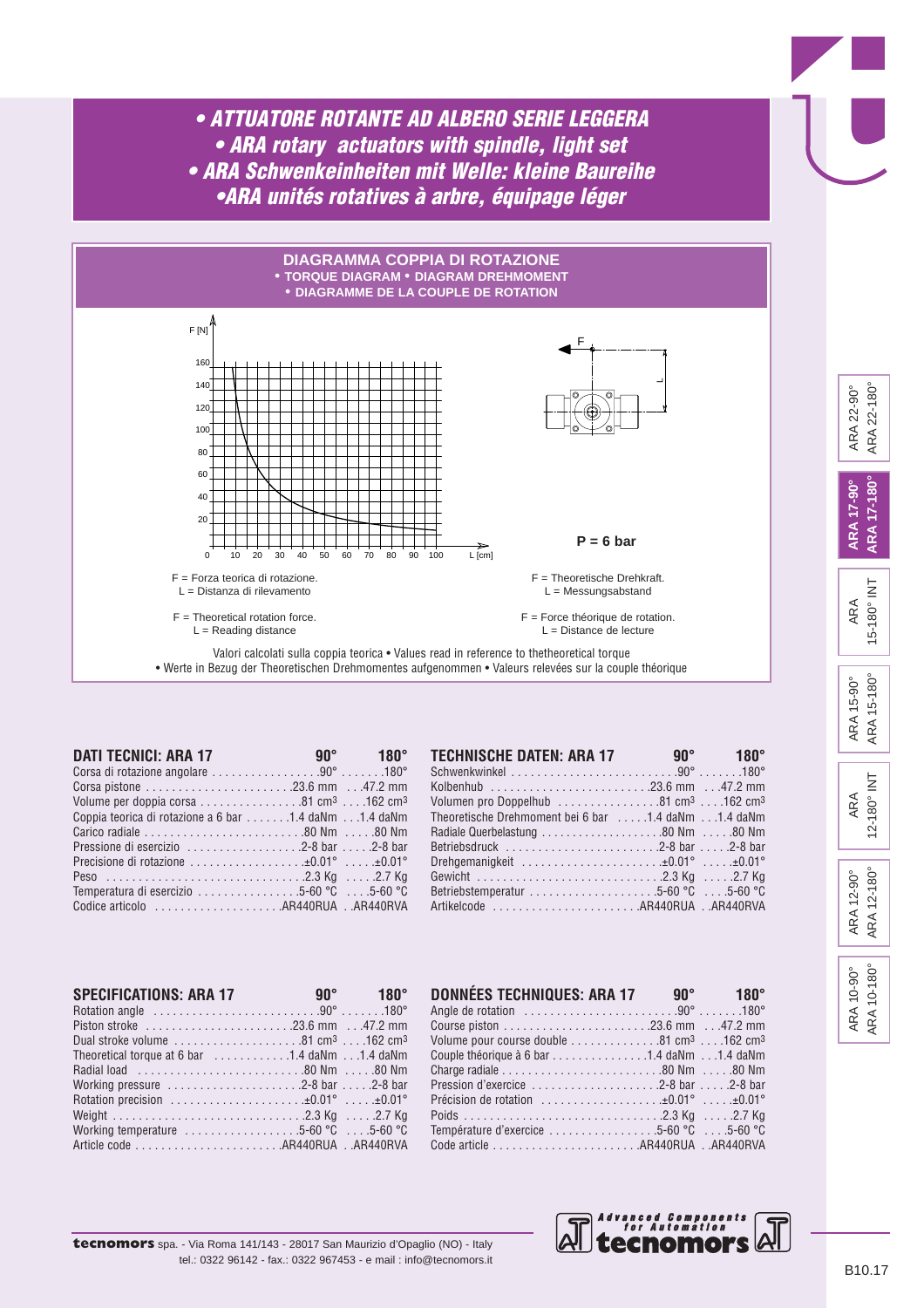

**• Versione ARA 22-180° • Version ARA 22-180° • Ausführung ARA 22-180° • Version ARA 22-180°**



• Le dimensioni sono indicative e suscettibili di variazioni per migliorie tecniche. Ci riserviamo di apportare modifiche senza preavviso • All dimensions are indicative and subject to variation for technical upgrading. We reserve the right to make alterations without prior notification • Die Maßangaben sind indikativ und können sich bei technischen<br>Verbesserung ändern. Wir behalten uns vor, ohne





**tecnomors** spa. - Via Roma 141/143 - 28017 San Maurizio d'Opaglio (NO) - Italy tel.: 0322 96142 - fax.: 0322 967453 - e mail : info@tecnomors.it

ARA 22-180° ARA 22-90°

ARA 17-90°<br>ARA 17-180°

 $\overline{\underline{z}}$ 

 $15 - 180°$ ARA

 $15 - 180°$ ARA 15-90° ARA<sub>1</sub>

 $\overline{\underline{z}}$ ARA  $12 - 180°$ 

ARA 12-180° ARA 12-90°

ARA 10-180° ARA 10-90°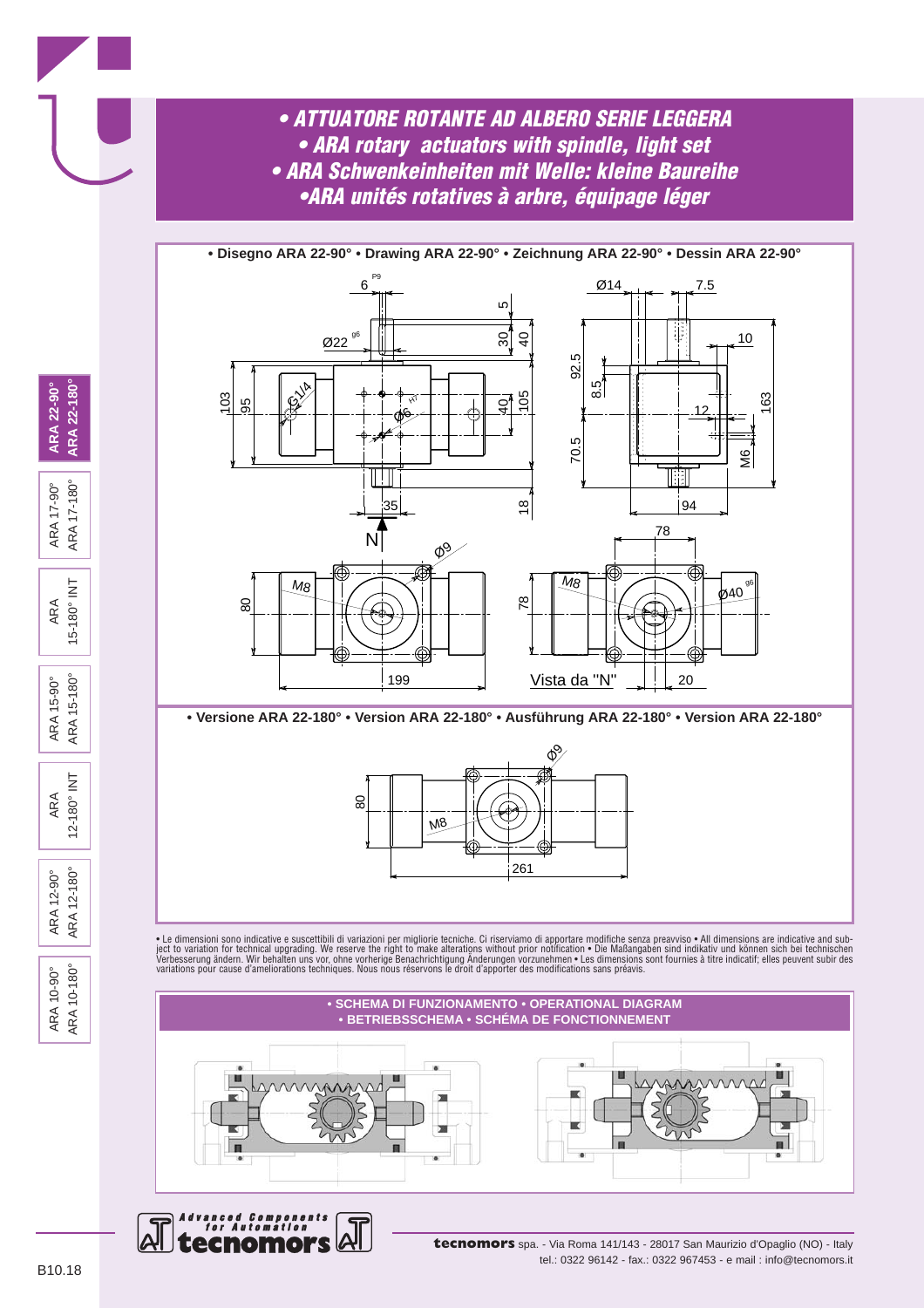

| <b>DATI TECNICI: ARA 22</b>                                                                             | and the set of $90^{\circ}$ and $180^{\circ}$ |
|---------------------------------------------------------------------------------------------------------|-----------------------------------------------|
| Corsa di rotazione angolare 90° 180°                                                                    |                                               |
|                                                                                                         |                                               |
| Volume per doppia corsa $\ldots \ldots \ldots \ldots 219$ cm <sup>3</sup> $\ldots$ .438 cm <sup>3</sup> |                                               |
| Coppia teorica di rotazione a 6 bar 3.7 daNm 3.7 daNm                                                   |                                               |
|                                                                                                         |                                               |
|                                                                                                         |                                               |
| Precisione di rotazione ±0.01° ±0.01°                                                                   |                                               |
|                                                                                                         |                                               |
| Temperatura di esercizio 5-60 °C 5-60 °C                                                                |                                               |
|                                                                                                         |                                               |

| <b>TECHNISCHE DATEN: ARA 22</b>                                                                       | $90^{\circ}$ 180° |
|-------------------------------------------------------------------------------------------------------|-------------------|
|                                                                                                       |                   |
| Kolbenhub 31.5 mm 63 mm                                                                               |                   |
| Volumen pro Doppelhub $\ldots \ldots \ldots \ldots 219$ cm <sup>3</sup> $\ldots$ .438 cm <sup>3</sup> |                   |
| Theoretische Drehmoment bei 6 bar  3.7 daNm 3.7 daNm                                                  |                   |
|                                                                                                       |                   |
| Betriebsdruck 2-8 bar 2-8 bar                                                                         |                   |
|                                                                                                       |                   |
|                                                                                                       |                   |
| Betriebstemperatur 5-60 °C 5-60 °C                                                                    |                   |
| Artikelcode AR450RCAAR450RDA                                                                          |                   |

| <b>SPECIFICATIONS: ARA 22</b>                                                                                        | and $90^{\circ}$ and $180^{\circ}$ |  |
|----------------------------------------------------------------------------------------------------------------------|------------------------------------|--|
| Rotation angle $\ldots \ldots \ldots \ldots \ldots \ldots \ldots \ldots \ldots 90^{\circ} \ldots \ldots 180^{\circ}$ |                                    |  |
|                                                                                                                      |                                    |  |
| Dual stroke volume $\ldots \ldots \ldots \ldots \ldots 219$ cm <sup>3</sup> $\ldots$ .438 cm <sup>3</sup>            |                                    |  |
| Theoretical torque at 6 bar 3.7 daNm 3.7 daNm                                                                        |                                    |  |
|                                                                                                                      |                                    |  |
| Working pressure $\dots\dots\dots\dots\dots\dots$ . 2-8 bar $\dots$ . 2-8 bar                                        |                                    |  |
| Rotation precision $\dots\dots\dots\dots\dots\dots\dots\ldots$                                                       |                                    |  |
|                                                                                                                      |                                    |  |
| Working temperature $\dots\dots\dots\dots\dots5-60$ °C $\dots$ 5-60 °C                                               |                                    |  |
|                                                                                                                      |                                    |  |

| DONNÉES TECHNIQUES: ARA 22                                                                       | $90^{\circ}$ 180° |
|--------------------------------------------------------------------------------------------------|-------------------|
|                                                                                                  |                   |
|                                                                                                  |                   |
| Volume pour course double 219 cm <sup>3</sup> 438 cm <sup>3</sup>                                |                   |
| Couple théorique à 6 bar 3.7 daNm 3.7 daNm                                                       |                   |
|                                                                                                  |                   |
| Pression d'exercice $\ldots \ldots \ldots \ldots \ldots \ldots \ldots$ 2-8 bar $\ldots$ .2-8 bar |                   |
| Précision de rotation $\dots\dots\dots\dots\dots\dots40.01^\circ$                                |                   |
|                                                                                                  |                   |
| Température d'exercice 5-60 °C 5-60 °C                                                           |                   |
|                                                                                                  |                   |



| $12 - 180°$<br>ĄRA |
|--------------------|
|--------------------|

ARA 12-180° ARA 12-180° ARA 12-90° ARA 12-90°

> ARA 10-180° ARA 10-180° ARA 10-90° ARA 10-90°

B10.19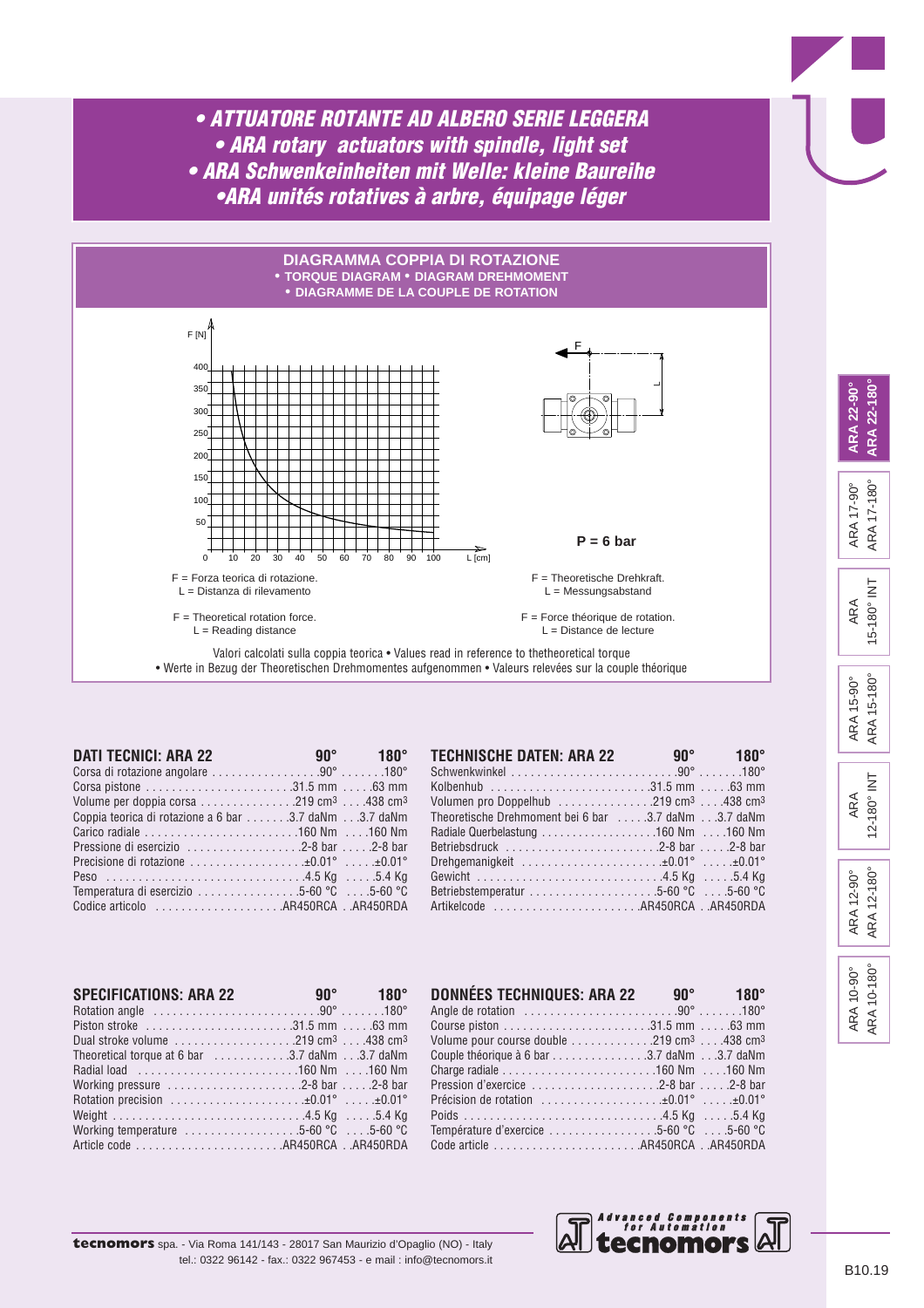*• ARA: PIASTRA DI SUPPORTO PER DISPOSITIVI DI FINE CORSA ESTERNI • External stop device plate • Platte der externen Stoppvorrichtung*

*• Plaque pour dispositiv d'arrêt extérieur*







• Le dimensioni sono indicative e suscettibili di variazioni per migliorie tecniche. Ci ris-erviamo di apportare modifiche senza preavviso • All dimensions are indicative and subject to variation for technical upgrading. We reserve the right to make alterations without prior notification • Die Maßangaben sind indikativ und können sich bei technis-chen Verbesserung ändern. Wir behalten uns vor, ohne vorherige Benachrichtigung Änderungen vorzunehmen • Les dimensions sont fournies à titre indicatif; elles peuvent subir des variations pour cause d'ameliorations techniques. Nous nous réservons le droit d'apporter des modifications sans préavis.



| ART.                | A     | В       | C  |    | D  |                      | Е  |  | F              |                                                      | G                               |                                                           | н                                                       |          | ı        | J        |
|---------------------|-------|---------|----|----|----|----------------------|----|--|----------------|------------------------------------------------------|---------------------------------|-----------------------------------------------------------|---------------------------------------------------------|----------|----------|----------|
| PIAFC <sub>10</sub> | 75    | 65      | 10 |    | 55 |                      | 42 |  | 12.5           |                                                      | 16                              |                                                           | 32                                                      |          | 55       |          |
| PIAFC <sub>12</sub> | 75    | 75      | 10 |    | 70 |                      | 55 |  | 12.5           |                                                      | 17                              |                                                           | 40                                                      |          | 55       |          |
| PIAFC <sub>15</sub> | 140   | 90      | 12 |    | 70 |                      | 50 |  | 16             |                                                      | 21                              |                                                           | 50                                                      |          | 55       | 105      |
| PIAFC <sub>17</sub> | 140   | 92      | 12 |    | 70 | 35                   |    |  | 22             |                                                      | 23                              |                                                           | 40                                                      |          | 55       | 105      |
| PIAFC <sub>22</sub> | 165   | 118     | 15 |    | 80 | 35                   |    |  | 24             |                                                      | 41.5                            |                                                           | 40                                                      |          | 60       | 120      |
| ART.                | K     | Г       |    | M  |    | N                    |    |  | O              |                                                      | P                               |                                                           | Q                                                       |          | COD.     |          |
|                     |       |         |    |    |    |                      |    |  |                |                                                      |                                 |                                                           | $\boldsymbol{\emptyset}$ 4 $\boldsymbol{4}^{\text{H7}}$ |          |          |          |
| PIAFC <sub>10</sub> | M12X1 |         |    | 40 |    | 25                   |    |  | M4             |                                                      |                                 |                                                           |                                                         |          | PF900FBA |          |
| PIAFC <sub>12</sub> | M12X1 |         |    | 50 |    | 25<br>M <sub>5</sub> |    |  |                | ۰                                                    |                                 | $\boldsymbol{\mathcal{O}}\boldsymbol{5}^{_{\mathsf{H7}}}$ |                                                         |          | PF910FCA |          |
| PIAFC <sub>15</sub> | M12X1 | M20X1.5 |    | 50 |    |                      | 40 |  | M <sub>6</sub> |                                                      |                                 | $\boldsymbol{\mathcal{O}6}^{\text{H7}}$                   |                                                         | PF970ABA |          |          |
| PIAFC <sub>17</sub> | M12X1 | M20X1.5 |    | 48 |    |                      | 44 |  | Ø7             | $\boldsymbol{\mathcal{O}}\boldsymbol{6}^{\text{H7}}$ |                                 |                                                           |                                                         | PF940FFA |          |          |
| PIAFC <sub>22</sub> | M12X1 | M27X3   |    | 70 |    | 48                   | Ø7 |  |                |                                                      | $\mathcal{Q6}^\text{\tiny{H7}}$ |                                                           |                                                         |          |          | PF950FGA |

- N.B.: la piastra di supporto è idonea sia per il modello di attuatore a 90° che per quello a 180°.
- N.B.: The plate is the same for booth models 90° and 180°.
- N.B.: die platte ist die selber für beiden Schwenkeinheiten Modellen 90° und 180°.
- N.B.: la plaque est la même pour toutes les modelles des unités rotatives 90° et 180°

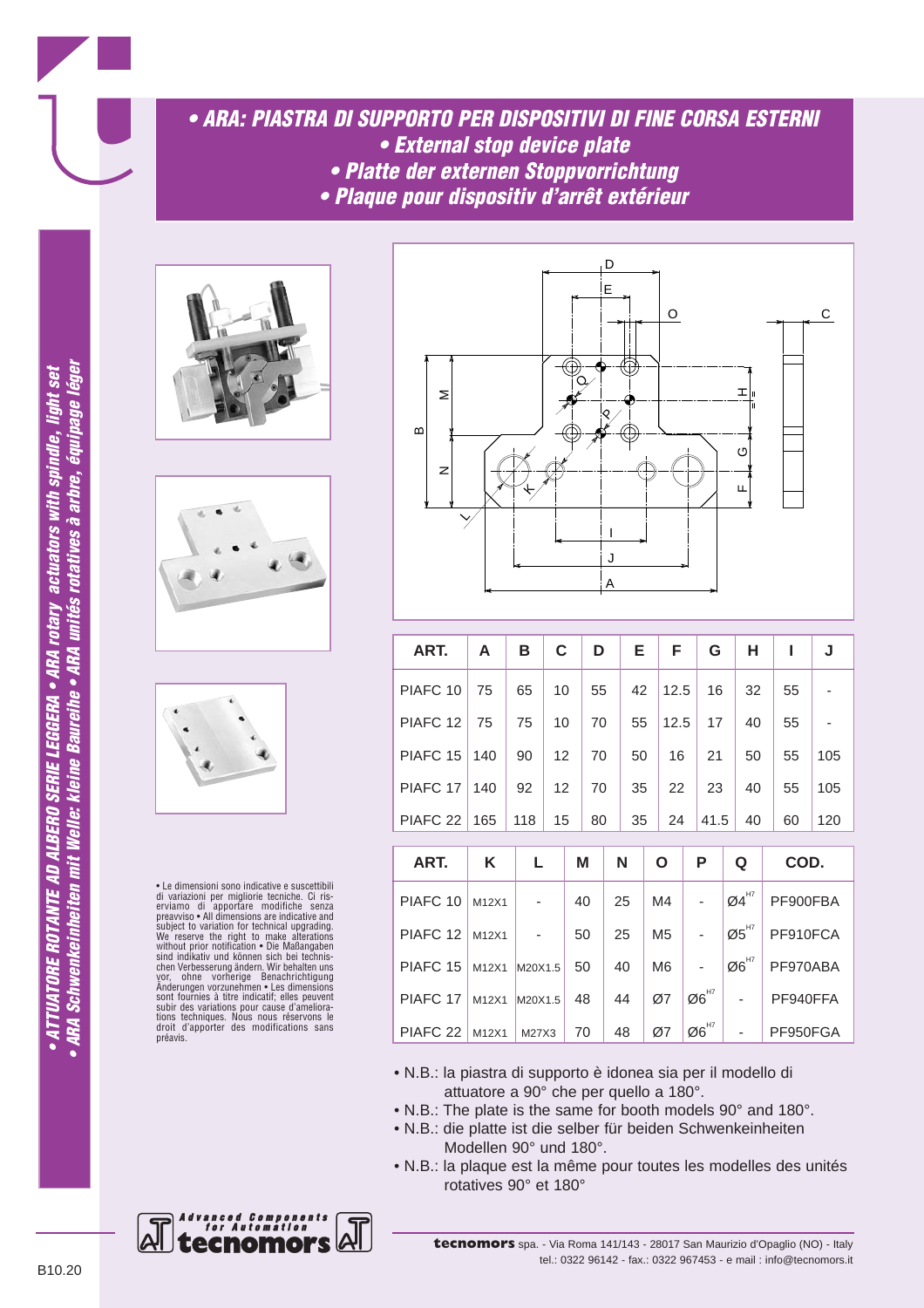## *• ARA: LEVE PER ARRESTO 90° E 180°*

- *Stop levers 90° and 180°*
- *Stopphebeln 90° und 180°*
- *Leviers d'arretes 90° et 180°*





• Le dimensioni sono indicative e suscettibili di variazioni per migliorie tecniche. Ci ris-erviamo di apportare modifiche senza preavviso • All dimensions are indicative and subject to variation for technical upgrading. We reserve the right to make alterations without prior notification • Die Maßangaben sind indikativ und können sich bei technis-<br>chen Verbesserung ändern. Wir behalten uns<br>vor, ohne vorherige Benachrichtligung<br>Anderungen vorzunehmen • Les dimensions<br>sont fournies à titre indicatif; elles peuvent<br>subir des préavis.



B F

| ART.                     | A  | В  | C  | D                        | Е  | F  | COD.     |
|--------------------------|----|----|----|--------------------------|----|----|----------|
| LEVARA 10 90°            | 32 | 35 | 10 | 12                       |    | 12 | LA900LBA |
| LEVARA 12 $90^\circ$     | 32 | 35 | 10 | 12                       |    | 14 | LA910LCA |
| LEVARA 15 90°            | 42 | 56 | 13 | 14                       |    | 16 | LA970ABA |
| LEVARA 17 $90^\circ$     | 45 | 56 | 15 | 15                       |    | 17 | LA940LFA |
| LEVARA 22 90°            | 48 | 65 | 20 | 15                       |    | 20 | LA950LGA |
| LEVARA 10 180 $^{\circ}$ | 32 | 35 | 10 | $\overline{\phantom{a}}$ | 24 | 12 | LA900LHA |
| LEVARA 12 180°           | 32 | 35 | 10 |                          | 24 | 14 | LA910LIA |
| LEVARA 15 180°           | 42 | 56 | 13 |                          | 28 | 16 | LA970ABB |
| LEVARA 17 180°           | 45 | 56 | 15 |                          | 30 | 17 | LA940LNA |
| LEVARA 22 180 $^{\circ}$ | 48 | 65 | 20 |                          | 30 | 20 | LA950LOA |



ש V – ATTUATORE ROTANTE AD ALBERO SERIE LEGGERA • ARA rotary actuators with spindle, light set<br>O – ARA Schwenkeinheiten mit Welle: kleine Baureihe • ARA unités rotatives à arbre, équipage léger (iger<br>N – ARA Schwenkeinhe **• ARA Schwenkeinheiten mit Welle: kleine Baureihe • ARA unités rotatives à arbre, équipage léger** • ATTUATORE ROTANTE AD ALBERO SERIE LEGGERA • ARA rotary actuators with spindle, light set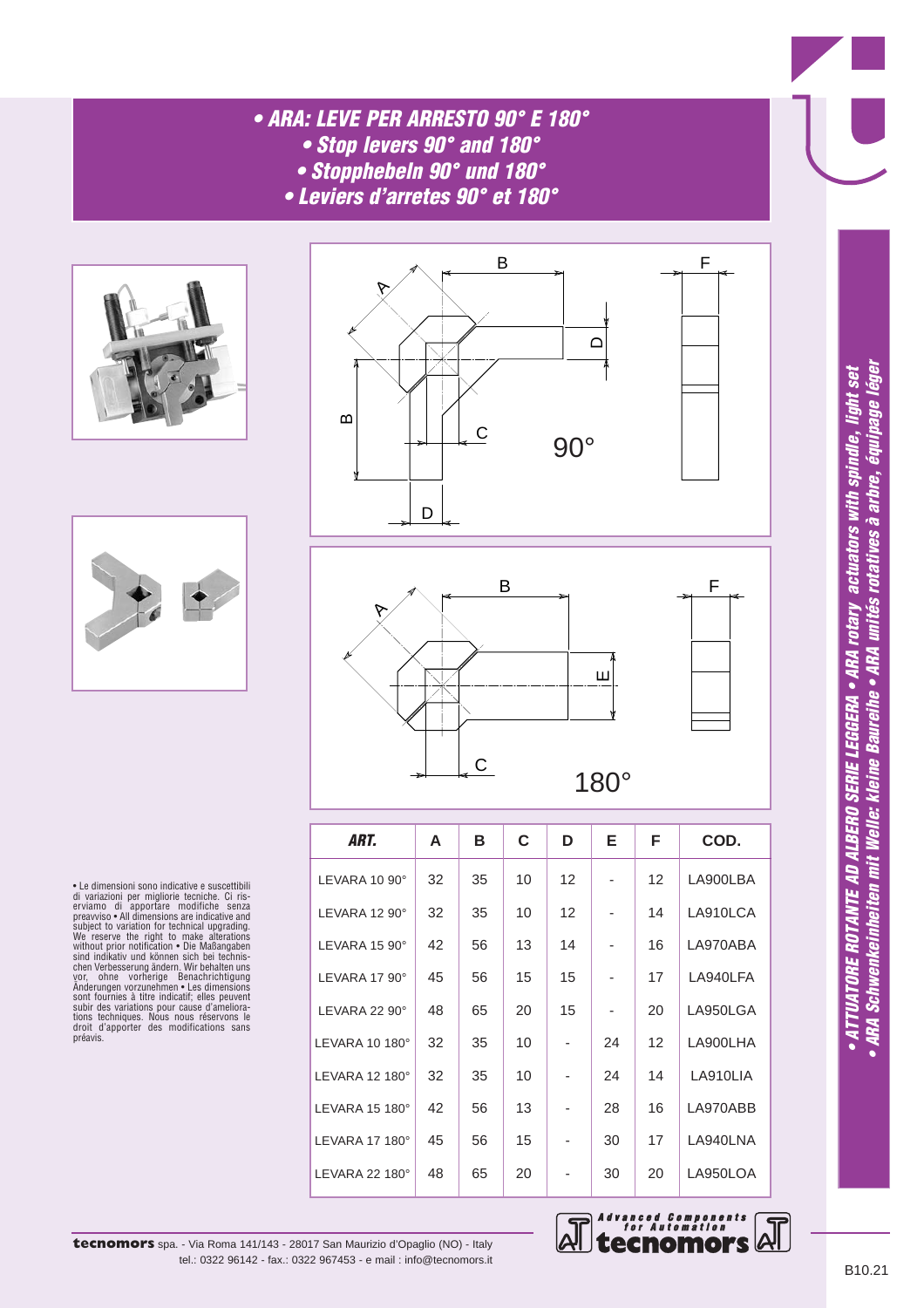